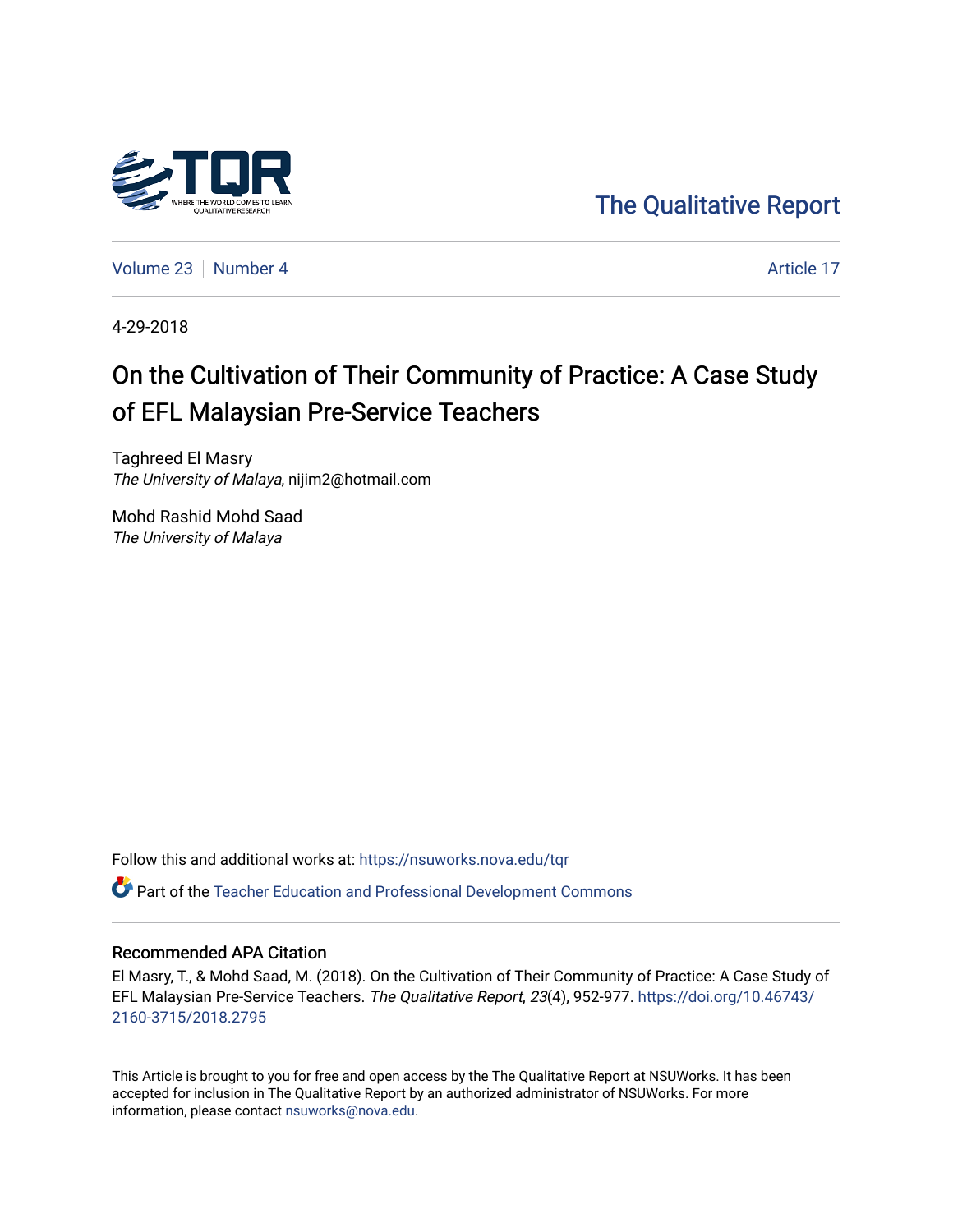# **Qualitative Research Graduate Certificate** Indulge in Culture Exclusively Online . 18 Credits **LEARN MORE**

# On the Cultivation of Their Community of Practice: A Case Study of EFL Malaysian Pre-Service Teachers

# Abstract

This study examined the experiences of five EFL student teachers/pre-service teachers (PSTs) who participated in a Community of Practice (CoP) during their simulated teaching course and the practicum stage or teaching practice (TP), at The University of Malaya, a public Malaysian university. The experiences and tensions they encountered through this stage were discussed in the light of cultivating their CoP over five stages. Joining the CoP, increasing participation and negotiation of one's tacit knowledge and assumptions were found to be productive at their learning to teach stage. However, some tensions, such as English proficiency level, self-confidence and agency, power relationships and worries of assessment persisted until the end of their practice. The results highlighted the significance of collaboration, reflection and social interactions with other CoP members as key to PSTs' learning.

# Keywords

Pre-Service Teachers, Community of Practice, Simulated Teaching, Practicum, Social Context, Case Study

# Creative Commons License



This work is licensed under a [Creative Commons Attribution-Noncommercial-Share Alike 4.0 International](https://creativecommons.org/licenses/by-nc-sa/4.0/)  [License](https://creativecommons.org/licenses/by-nc-sa/4.0/).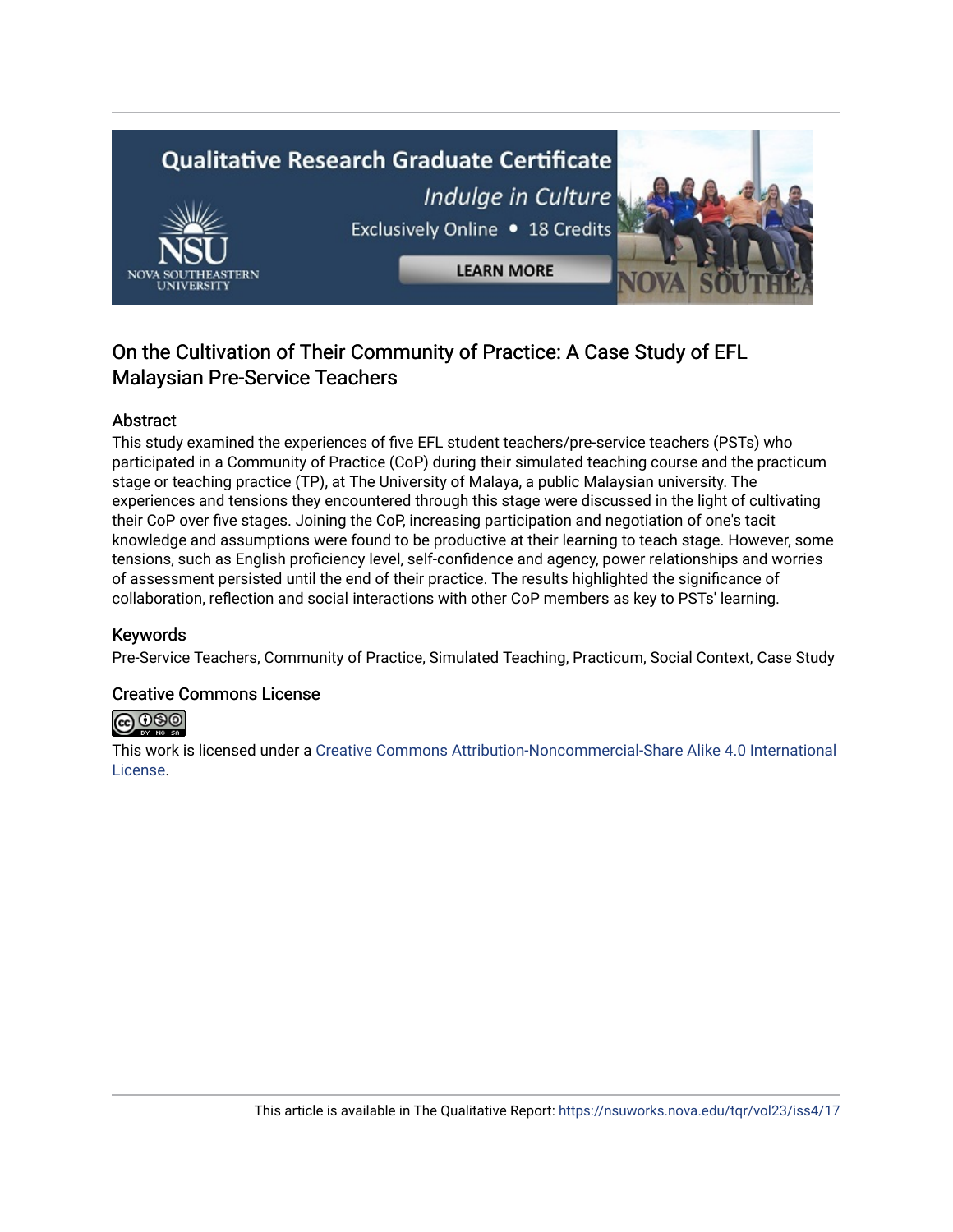

# **On the Cultivation of Their Community of Practice: A Case Study of EFL Malaysian Pre-Service Teachers**

Taghreed El Masry and Mohd Rashid Bin Mohd Saad The University of Malaya, Kuala Lmpur, Malaysia

*This study examined the experiences of five EFL student teachers/pre-service teachers (PSTs) who participated in a Community of Practice (CoP) during their simulated teaching course and the practicum stage or teaching practice (TP), at The University of Malaya, a public Malaysian university. The experiences and tensions they encountered through this stage were discussed in the light of cultivating their CoP over five stages. Joining the CoP, increasing participation and negotiation of one's tacit knowledge and assumptions were found to be productive at their learning to teach stage. However, some tensions, such as English proficiency level, self-confidence and agency, power relationships and worries of assessment persisted until the end of their practice. The results highlighted the significance of collaboration, reflection and social interactions with other CoP members as key to PSTs' learning. Keywords: Pre-Service Teachers, Community of Practice, Simulated Teaching, Practicum, Social Context, Case Study*

# **Introduction**

Teacher education program is a university undergraduate degree that students enroll in to learn to become teachers. It mainly focuses on the theoretical basis of a specialization, teaching English for example, and finally, ends with a practical component where students practice teaching. This practice takes place at university first and further, extends to one of the public schools in the nearby areas of the university. Meanwhile, these university students who are preparing to become teachers are either called student teachers or pre-service teachers (PSTs). Around the end of their university study, these PSTs tend to approach schools in an attempt to teach under the supervision and guidance of experienced teachers (Fengqin, 2012). Henceforth, a set of content knowledge, pedagogical knowledge, content pedagogical knowledge and technological knowledge are presented for student teachers as theories (i.e., abstract/theoretical knowledge) to apply later in real teaching contexts (Dowling, 2009). The practice stage, though represents a genuine knowledge application opportunity, is not tensionfree (Gerardo & Contreras, 2000). The dilemma, here, is how PSTs can transform their abstract theoretical knowledge (i.e., facts) into an experiential/practical one. Additionally, observing their school teachers, their lecturers, their mentors and their peers, PSTs informally gain tacit knowledge. That tacit knowledge (i.e., the ideas, the skills and the experiences that the individual knows but does not know how to explain) (Sternberg, 1999) needs also to become explicit. Thereby, realizing the gravity of explicitness among PSTs may help in understanding the earned educational practices, assumptions, and beliefs.

Scholars, further, comment on traditional teacher education programs that consider learning as an individual process in acquiring knowledge and then accumulating it within one's cognitive layers (Floding & Swier, 2012; Gerardo & Contreras, 2000; Lave & Wenger, 1991). Exposing one's knowledge to discussion and negotiation among diverse interest groups could reveal their assumptions and generate profound understanding of perspectives (Dowling, 2009; Sutherland, Howard, & Markauskaite, 2010). This consequently, could reflect in an overall improved potential performance. Hence, creating an impression and opportunity, designed by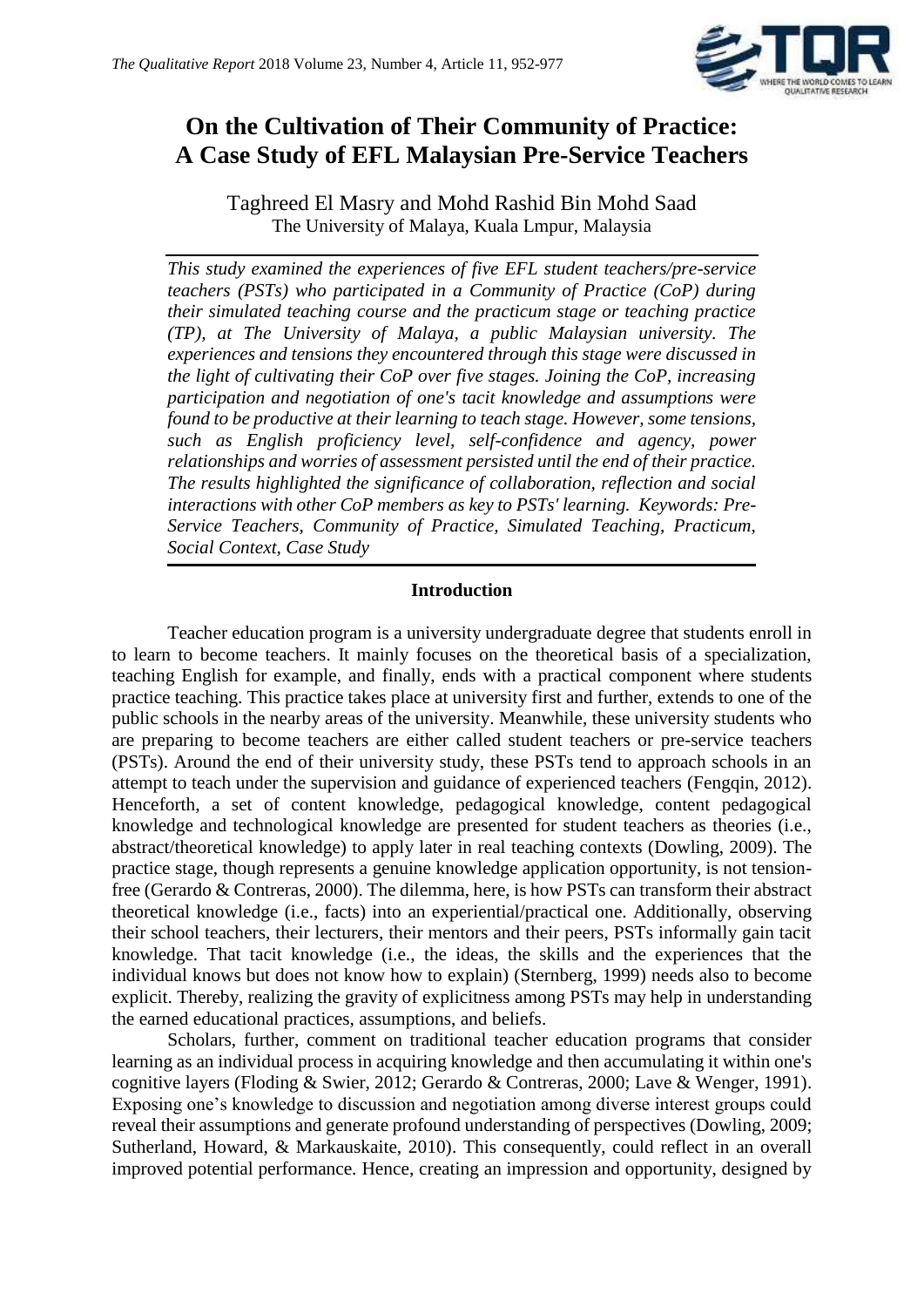a constraint and tension free class work could reflect in potential PSTs professional growth. Teachers do not have to isolate themselves in their classes. More interaction with their sociocultural context could be more productive.

Supplementary empirical research is needed to explore the complex nature of learning to teach (LT) within a Community of Practice (CoP) of PSTs. To gain a better understanding of the professional growth of PSTs, it is crucial to follow the developmental line of their thinking and practices and to examine their experiences (Jiang, 2013). Nevertheless, very little research has been conducted on how EFL PSTs' engagement in a CoP has an impact on their thinking and practice. The stories of those PSTs help illustrate the process of LT and also, capture the intricacies, conflicts and challenges thereof.

Lave and Wenger's (1991) situated learning theory proposes a more engaging model for interns on their practicum sites. Learners do not work individually to receive knowledge and accumulate it in their cognitive structures. Rather, individuals are actively engaged in their social context. Learners acquire "the legitimacy of participation" as part of their belonging to a learning community. Their positions alter according to their knowledge and experience, moving inward from the peripheral position to the center of their CoP. The presence of a facilitator such as a university supervisor or a cooperating teacher could help foster learning opportunities in the CoP. However, an informal situation is also likely to result in improved learning. For example, when PSTs observe fellow colleagues, reflect on their practices and imitate them, they can maneuver their learning too (Lave & Wenger, 1991).

According to Lave and Wenger's (1991) social perspectives, learning is not an accumulation of knowledge; rather it is a construction of knowledge. This knowledge has new characteristics that require student teachers to collaborate with the others to learn. Their participation in the CoP can change the traditional way of how they used to learn. This kind of learning, resulting from getting involved in the surrounding social context, could transform who they are (namely, from university students to school teachers). They come to their practice with a sort of a professional identity that they built through the long years of experience as students. Over years, they have built numerous assumptions, beliefs and values both in teaching as well as about students, under the effect of "apprenticeship of observation" (Chong, Ling, & Chuan, 2011, pp. 30-31; Friesen & Besley, 2013, p. 23). Negotiating what they bring to their CoP can enable learning (Smith, 2006) and transformation. To be able to teach they need to tailor all knowledge types to reconstruct a student-friendly practical knowledge. Because of the above perspectives, the current study aims to explore the opportunities and the challenges that 5 EFL Malaysian PSTs faced to develop professionally through the various stages of the CoP cultivation. To guide the interview and observation data collection and the data analysis thereafter, we revert to Wenger, McDermott, and Snyder's (2002) model of cultivating communities of practice. The following discussion represents the five stages of cultivating a community of practice and the challenges of each stage.

#### **Theoretical Framework**

This study uses the stages of cultivating a CoP as its theoretical framework. A CoP consists of a group of people who have the same passion, interest, or problems. Those people meet regularly for discussions and sharing of information and insights (Wenger et al., 2002). The values they gain through participating in their CoP range from exploring ideas to creating resources, tools and stories that can develop their skills and abilities. While they are interacting to solve their problems and develop their tacit knowledge, they also gain broad mutual understanding of each other's perspectives. This could enhance their sense of belongingness and identity. Under such circumstances, they feel that they own their learning; they are empowered through their relationships and interactions to construct their knowledge (Wenger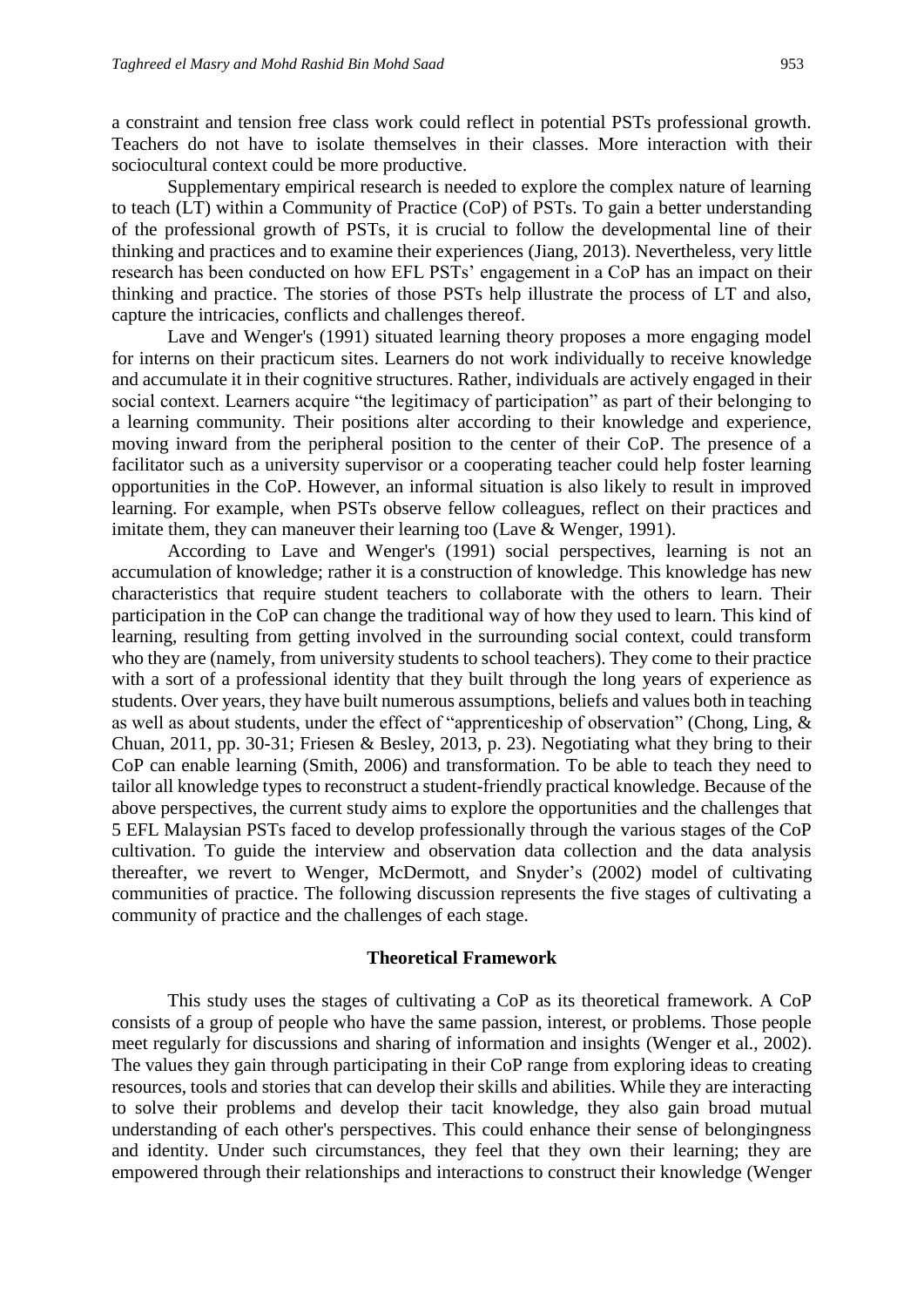et al., 2002). The knowledge generated though CoPs is neither a "thing" nor a "static unit" that is transmitted from experts to novice (Dowling, 2009). According to Wenger et al. (2002), "knowledge lives in the Human act of knowing"; it "is tacit as well as explicit"; it "is social as well as individual"; and it "is dynamic" (pp. 8-11).

Cultivating a CoP goes through five stages: potential, coalescing, maturing, stewardship, and transformation. Similar to an individual development, a Cop faces challenges and opportunities while moving on towards its maturation and transformation. Tensions could result from having two opposing tendencies that require the individuals to make their choices to find their ways constructing knowledge. Variations apply even with the existence of a developmental model. The model has three constituent elements, namely: domain, community, and practice. Domain refers to the common ground issues that the members are interested in. A Well-defined domain could induce collaboration and participation from members. The community refers to "the social fabric of learning" (Wenger et al., 2002, p. 28) that is based on trust and mutual understanding. Interactions and relationships within this community can encourage sharing ideas, solving problems and constructing new relevant knowledge. Practice refers to what the community produces as a result to interactions and shardedness of knowledge. Practice is "a set of frameworks, ideas, tools, information, styles, language and documents that community members share" (Wenger et al., 2002, p. 29). When these three fundamental elements function well together, they can result in an appropriate environment for constructing meaningful knowledge. Through the life of a CoP, those elements will experience some shifts and changes to suit each stage of a CoP development.

The following figure shows the five stages that represent the evolution of a CoP. It shows the developmental tensions connected with each stage. In the following part, we will discuss the different stages, their main features, the opportunities they represent to the learners and, more specifically, the tensions they provoke.

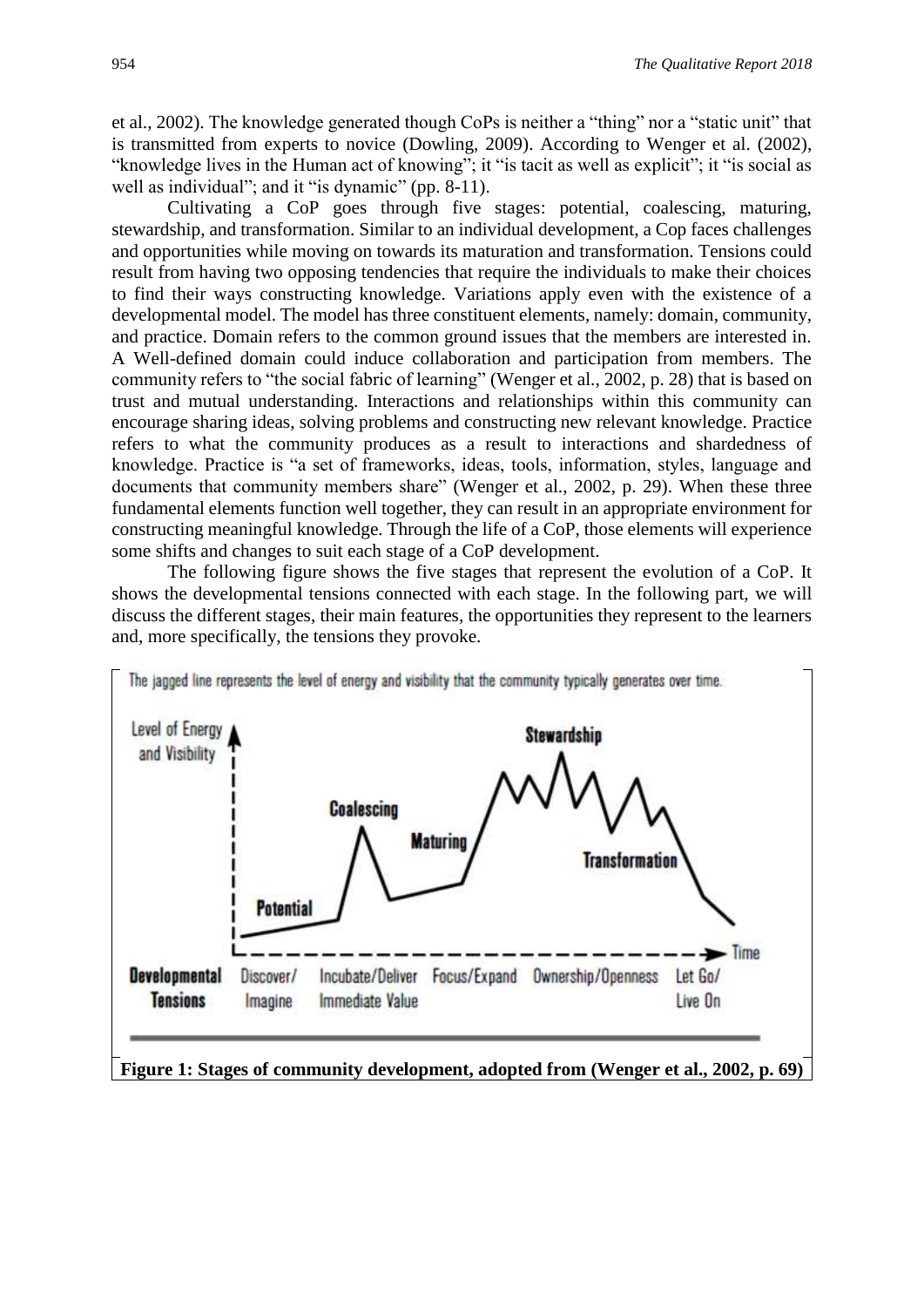#### **A. The Starting Stages of Cultivating a CoP**

#### **Stage One: Potential**

The shared domain or interest pulls people into a network forming their potential community. The practice dimension enables members to identify their knowledge needs. For PSTs, their domain is LT. Their common needs within their CoP are learning how to teach, what to teach, how to manage their classes and their time effectively and how to interact with the others. Likewise, knowing how to tailor their lessons to cater to their students' needs is among their knowledge needs. Thereafter, the community could rectify the discovery and imagination of the procedure of problem solving and knowledge sharing. The challenge at this initial stage is that PSTs discover how their CoP has the ability to support them and to imagine how this could enable them to evolve as teachers. Such an understanding could provoke formal and informal interactions between them.

#### **Stage Two: Coalescing**

At this stage, the challenge is that the participants develop a sense of trust among themselves. This trust emerges from understanding the dilemmas and ways of thinking and problem-solving skills each member has. It helps them see the gaps in their own approaches; hence, seek consultancy from other members. They start to discover what knowledge (e.g., teaching techniques or class management) is important to share. Such trust and reciprocity will help members appreciate the value of sharing knowledge within their CoP.

## **B. The Mature Stages of Development**

#### **Stage Three: Maturing**

The CoP experiences a shift from identifying its value to clarifying its role and boundaries. The challenge, which arouse while their CoP is expanding, is to keep its main goals and practice focused on its initial intent. At this stage, its membership expands to include more people. The practice surpasses the issue of sharing ideas and insights. Rather, it focuses on organizing the CoP's knowledge. Now, the CoP has its own identity and its members can identify themselves in relation with it. The members appreciate each other's contributions and perspectives resulting in stronger relationships. Their intimacy, in turn, enhance interactions among them. The CoP needs to be supported at this stage to survive. It becomes more dynamic with continuous gathering and consultation. Materials, information, and stories need to be accessible to practitioners.

# **Stage Four: Stewardship**

A number of challenges tend to persist at this stage. The CoP needs support to stay alive. The members need to find a voice and have impact on their context. The theme of efficacy (Jamil, Downer, & Pianta, 2012) is key at this stage. Members need to stay engaged and focused on their learning. Their practice enhances their knowledge and makes it explicit to them and to the others. Experiential or practical knowledge is more appreciated (Dowling, 2009). What they learn via their socializing with the others in their CoP can help them overcome the tensions at this stage.

Two concepts could conflict at this stage: ownership and openness. The members develop their own practices and approaches to solve any occurring problems. They have their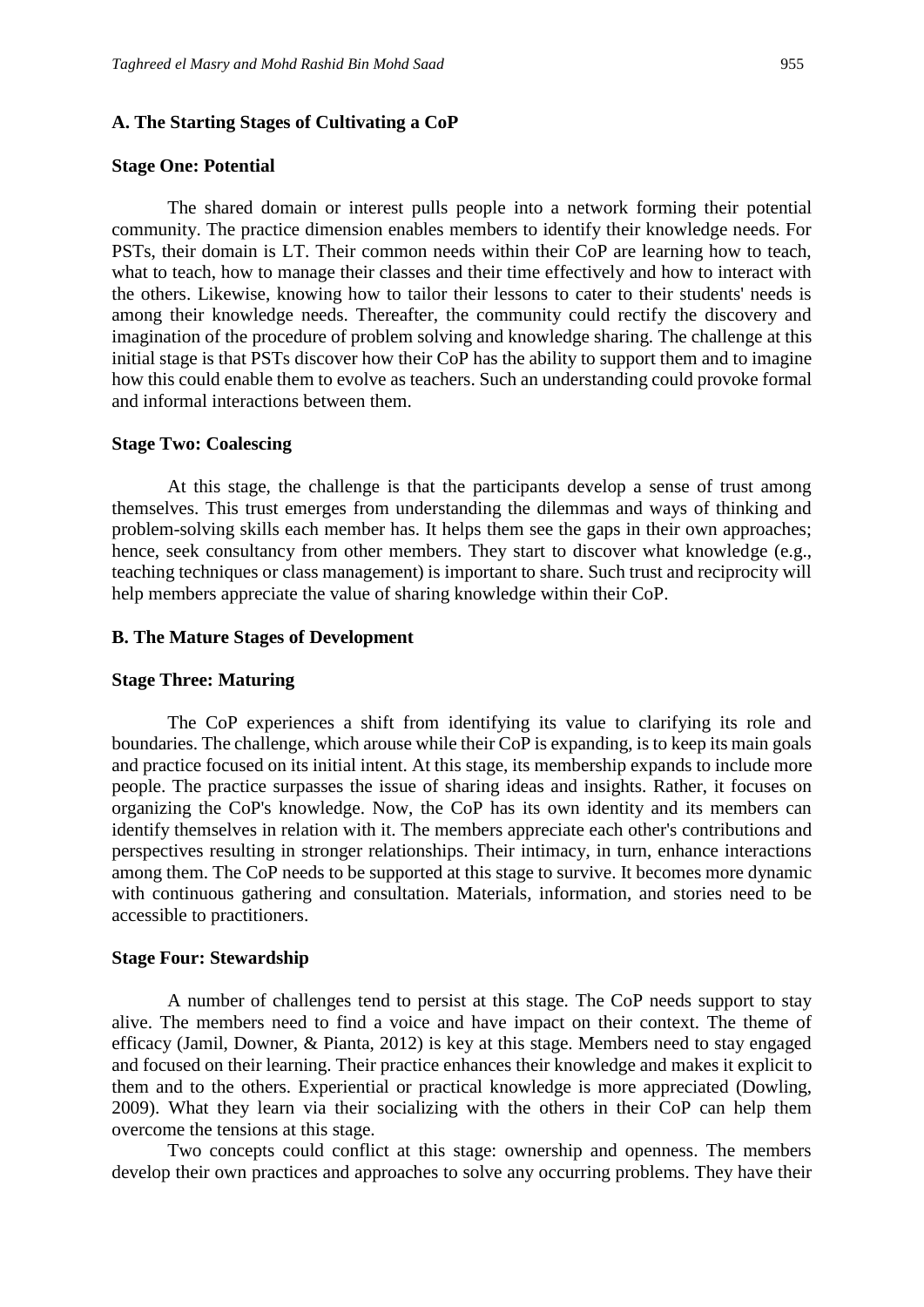own identity with a strong sense of ownership of their knowledge/learning. They have more confidence and pride in what they achieved within their CoP. They believe in their voice to make changes where they work. However**,** tensions could arise if they are faced with new ideas or different approaches and insights from other new members. The role of the CoP coordinators or facilitators is important at this point to help members' exposure to new ideas and to seek new perspectives from the others. Negotiating their assumptions with the new perspectives can lead them develop their own understanding.

PSTs, through their CoP, could be empowered and given the voice in what they learn and how to learn it. Provoking more discussions, exchanges, and negotiations of knowledge among the members can inject life in the CoP. Supervisors and cooperating teachers, as CoP facilitators, could create activities and sessions for PSTs to tell their stories and reflect on their training in real classes.

#### **Stage Five: Transformation**

A CoP ends naturally due to changes in the circumstances of its cultivation. One of the reasons is the departure of its members from the work site. Otherwise, the issues that attracted the members get resolved and they no longer participate in the CoP's practices. Closing their community, the members may regret missing opportunities they should have taken. They may feel they could have contributed more to their CoP or that they should have developed their relationships with the others more deeply. The challenge is whether to let the CoP die or to try to rejuvenate it. Coming up with changes and developments can foster members' participation and sustain the "practice-based value" (Wenger et al., 2002, p. 110) of the CoP. However, the point here is that being aware that the CoP will eventually come to its end should urge its members to get the maximum benefits from it. What is more important is to contemplate over the lessons and the stories that they shared with one another for their future development. Thus, the CoP cultivation model framework can lay the basis to explore the challenges and the opportunities that our participants as PSTs tackled in their journey to learn to teach. We used

this model to refine our research questions, guide our data collection (interview and observation) and analysis, thereafter.

#### **Study Context**

The study was conducted in the Malaysian context. The educational reforms that Malaysia has led since independence have focused a lot on the professional growth of teachers as the key subject and object of change. The Ministry of Education adopted a philosophy that aims at preparing highly qualified teachers through teacher preparation programs. Those teachers have to be able to tackle the tensions and challenges that may result from the educational reforms within a multicultural context (Jamil, Abd, Razak, Raju, & Mohamed, 2011). Being a part of a continuum in the educational system (Olsen, 2008), the Ministry of Education has the challenge to make sure that all its graduates are quality teachers with high standards of education, skills and values regarding teaching profession. Hence, it set a number of standards for its universities and training colleges to hire excellent students to be trained as teachers.

The challenging sociocultural environment of Malaysia calls for preparing PSTs to be able to get engaged in their sociocultural context and benefit from negotiating their knowledge with the others. CoPs may secure those PSTs the learning conducive conditions that they need. Despite its ambitious policies, PSTs preparation challenges and tensions are not well-identified or addressed in the Ministry strategic plan (Ministry of Education of Malaysia, 2012); thereby threatening producing effective teachers/changers. This argument is supported by a study conducted by Khalid (2014) to examine the contextual factors that affected PSTs' identity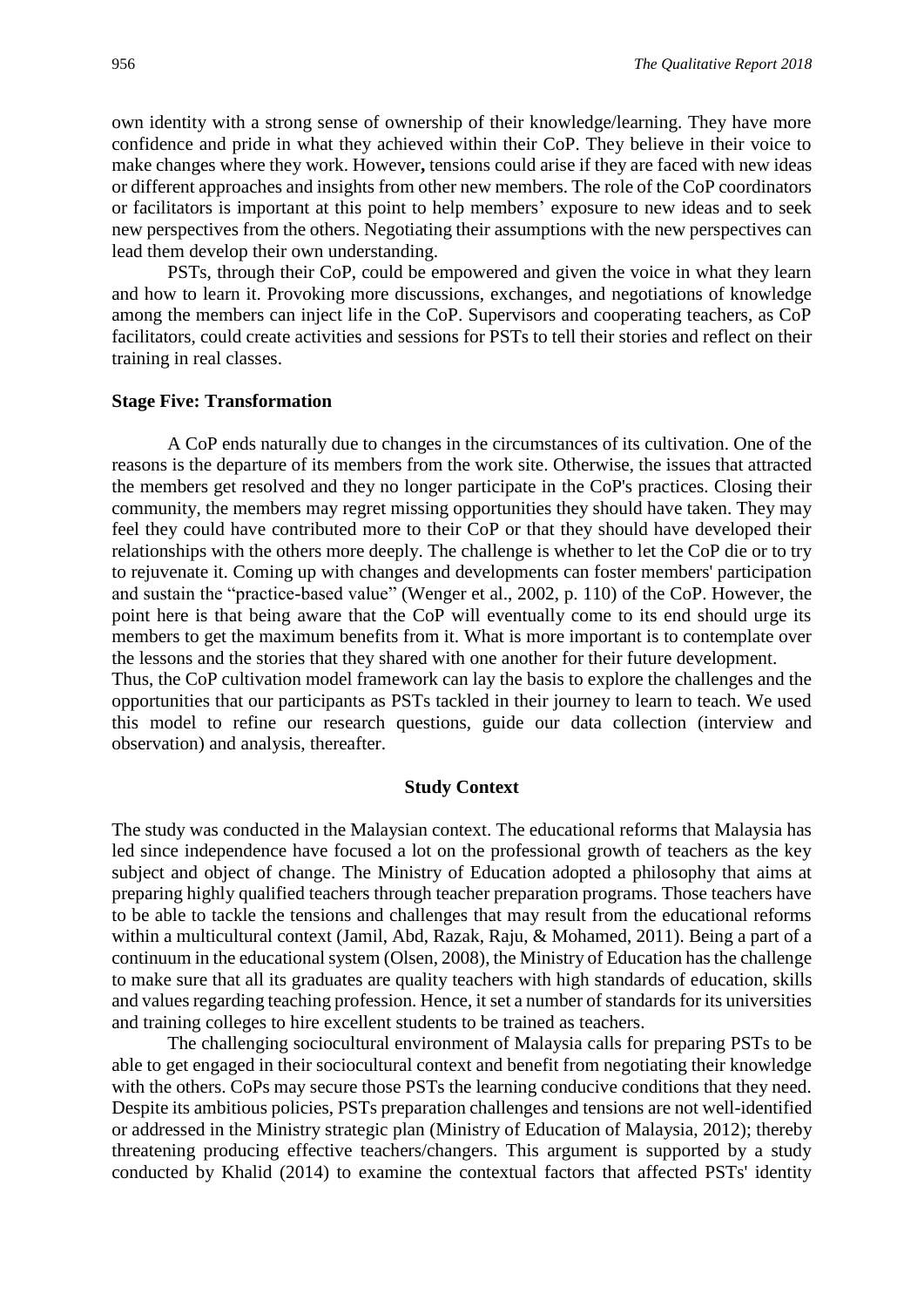formation within three schools. She concluded that automatic affiliation to a CoP is not enough to become an effective teacher. She recommended that training new teachers to be a shared project among universities and schools is crucial to realize its intended goals. Goh and Matthews (2011), also, focused in their study on the teaching practice period to investigate the concerns of 14 PSTs. Those concerns included student and classroom management, personal and institutional adjustment, teaching and student learning. They invited stakeholders to incorporate these findings in their policies to upgrade PSTs teaching skills. More exploration of teacher preparation issues, such as the tensions and challenges encountered within a CoP, could enlighten policy makers and PSTs in the Malaysian context.

# **Purpose of the Study and Research Questions**

This study is an exploratory one and aims to understand the developmental stages of a group of PSTs while cultivating their CoP. It attempts to describe the different tensions that PSTs face while learning to teach within their simulated teaching practice and field practice. It focuses on the role of socialization within a CoP to help PSTs overcome the challenges of the practice stage. Giving the PSTs the voice to tell their stories can help educators and other stakeholders understand how those PSTs learn and what struggles they encounter in the absence of appropriate professional support (Gerardo & Contreras, 2000). The current study adds up to the current literature on teacher education by demonstrating how EFL PSTs juggle with tensions and challenges faced while cultivating their CoP. Despite the plethora of literature concerning the professional growth and identity construction of PSTs in developed countries such as the USA, the UK and Australia, such studies are rare in EFL contexts (Izadinia, 2013). The purpose of the current research is to produce local knowledge in one of the EFL developing contexts to understand the challenges that EFL PSTs encounter during their journey. The knowledge gained through this study could constitute foundation for future EFL PSTs research, and for changes in procedures and educational opportunities.

This study is a part of a larger whole PhD thesis that attempts to understand how PSTs construct their professional identity within their simulated teaching class and field practice. The study generally relies on the social and psychological notions to grasp the role of context and individual in guiding the PSTs' LT.

#### **Researcher Position**

I (henceforth, refers to the first author: Tagreed El-Masry) have been engaged in English language teaching (ELT) for over 18 years. In 2007, I conducted a master study that aimed to explore the EFL PST, university supervisor and cooperating teacher relationship. I moved on to work as a teacher educator for PSTs. I observed them struggling to survive the training period, though many of them had high academic achievements and tried to build up their confidence and teaching abilities. Their academic achievement was not to facilitate their becoming journey. Being in that position inspired me to learn more about how PSTs learn how to teach. I needed to understand the role of social context in supporting or hindering their learning process. Reflecting on my personal experience as a PST and reading in literature about many other PSTs around the world who juggle with many difficulties to survive their becoming journey encouraged me to start this study as part of my PhD thesis. My experience, as a PST, EFL teacher and teacher educator, and my interest in the study are two aspects of my position that will affect my decisions and choices throughout this study. Being aware of my presumptions will keep me open-minded and sensitive towards my participants' experiences (Merriam, 2009). The findings of this study can help improve my teaching strategies as an educator. They can also contribute in making systematic educational changes to create more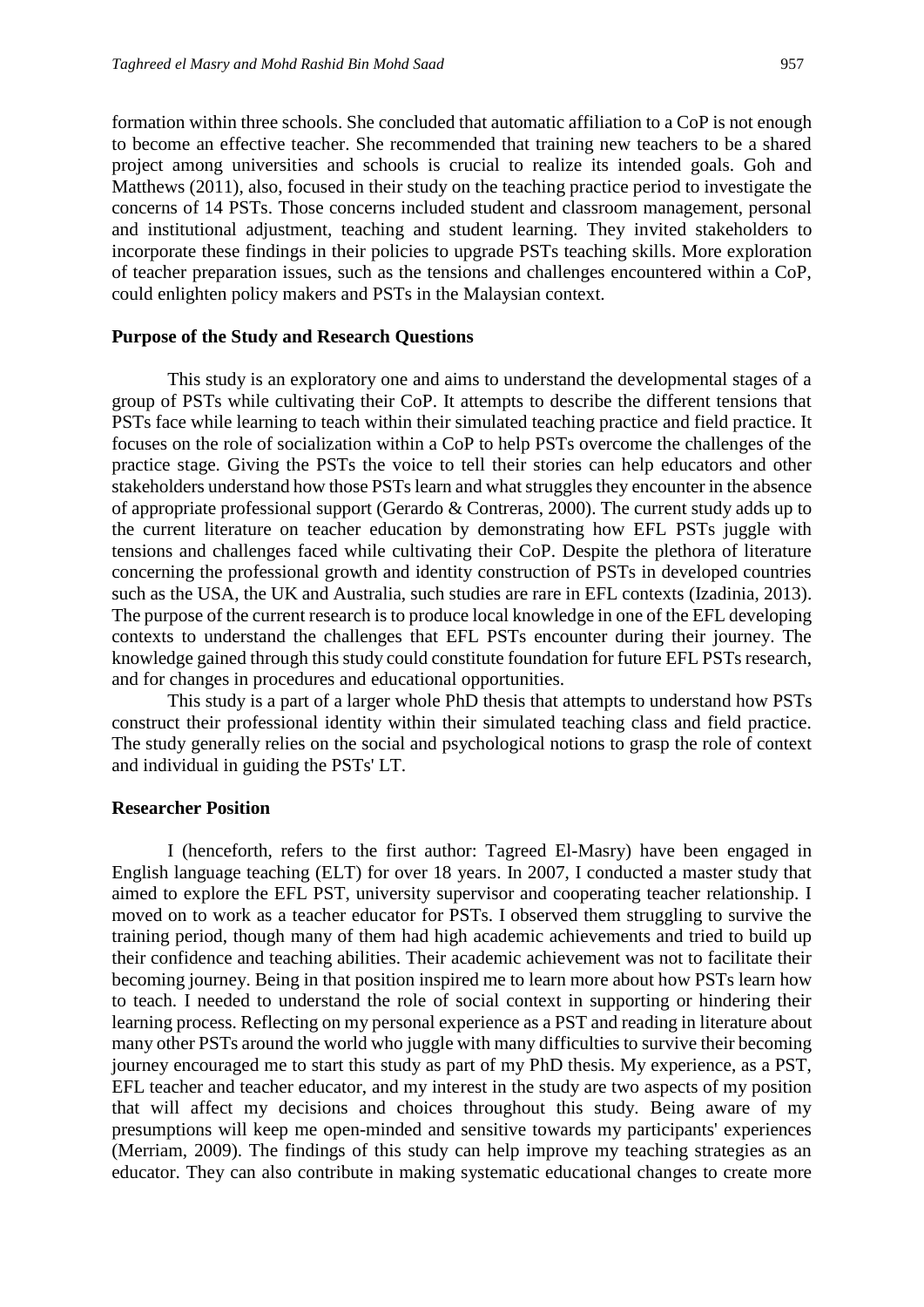opportunities and space for those PSTs in EFL contexts to get engaged within their CoPs and reflect on their understandings and practice.

The co-author, being my PhD supervisor and my participants' university supervisor was excluded from the data collection and initial data analysis process for ethical purposes. Henceforth, "I" and "my" refers to first author while "we" refers to both of the authors. After our participants' graduation, the co-author had the chance to revise the data transcription and analysis.

# **Research Questions**

Two key research questions are said to guide the demonstration of PSTs' CoP experience in this study, namely:

- 1. How do PSTs understand their experience within their CoP?
- 2. What challenges and opportunities are encountered by PSTs while learning to teach?

# **Research Strategy**

Capturing the complexities of cultivating a CoP from the PSTs' point of view needs to give them the voice to vent out their ideas and perceptions. A case study is a proper methodological strategy to capture such complexities. A case study as "an empirical inquiry that investigates a contemporary phenomenon within its real-life context, especially when the boundaries between phenomenon and context are not clearly evident" (Yin, 2008, p. 18). Driven by the principle that "researchers do not find knowledge, they construct it" (Merriam, 2009), we need to fully engage ourselves in the phenomenon context. One can better comprehend the variant tensions sustained by PSTs within their CoP. The meanings they socially construct and interpretations of self- encountered experiences (Lincoln & Guba, 2013) will be the basis for our constructions and understanding. My participation within their CoP could help them feel comfortable to disclose their concerns and achievements within this period.

#### **Settings of the Study**

The study was conducted on two settings. The first setting was the simulated teaching class at the University of Malaya. In addition to having an easy access within our university, it is considered one of the reputable educational institutions. These reasons contribute to the eminence of the research setting choice. Its EFL teacher preparation program is organized to prepare effective future EFL teachers. According to the Education Faculty website, the program aims to prepare the students academically and professionally to teach English at secondary schools. The program includes 8 semesters with 133 credit hours that encompass English language skills, English literature and the professional components of education and classroom practices.

Following the subject content classes and the methodology classes, during the third semester (end of June, July, and August) PSTs attend one week at a school they choose as a part of their School Orientation Program. They observe the classes and give feedback. Later, they go through their simulated teaching class during the second semester of the third year. The Simulated teaching course is devoted to practicing teaching English in a room equipped with technology at university. This is followed by the actual practice (practicum) period. They start their training within the safe environment of their university and with their classmates.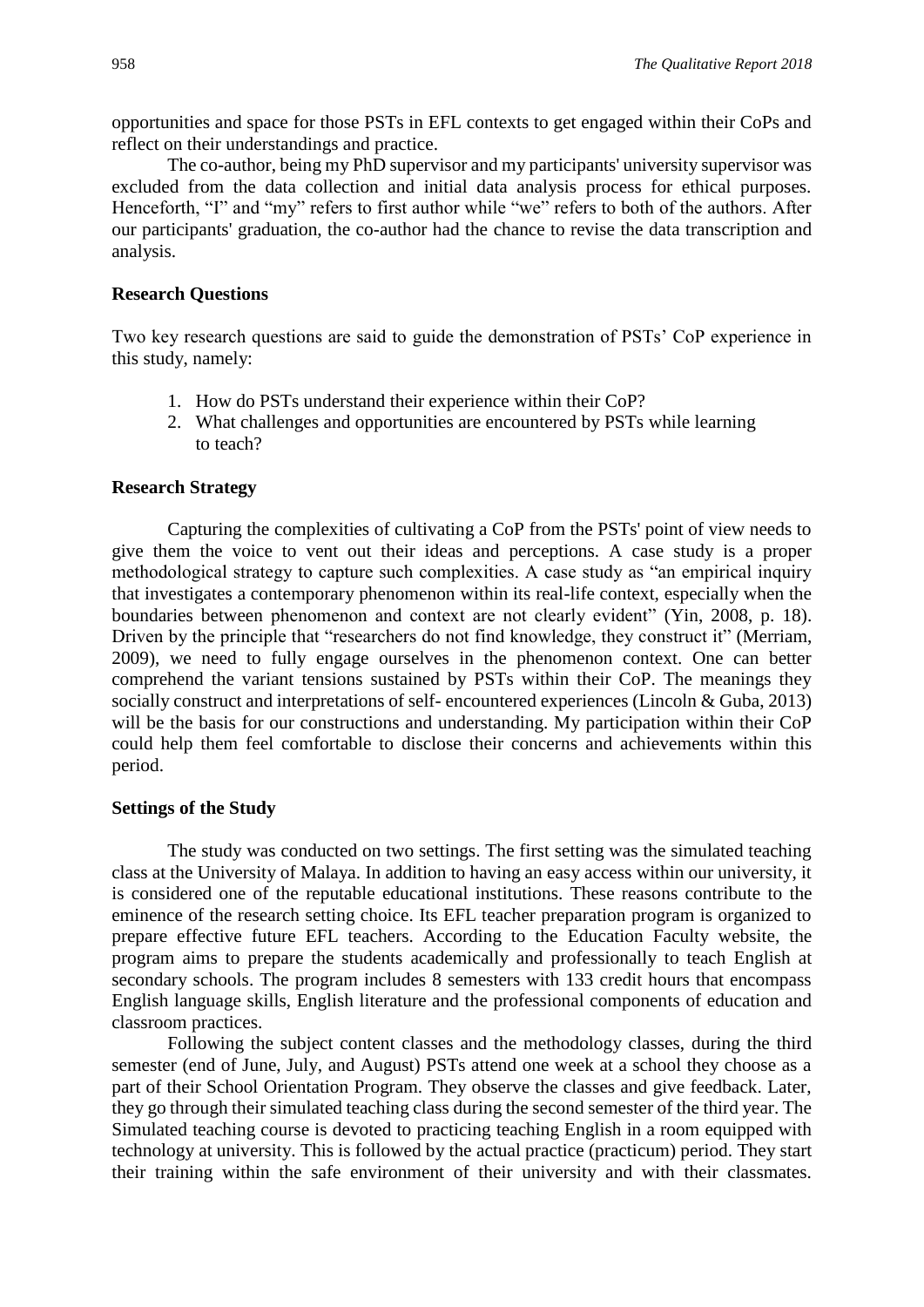Meanwhile, PSTs are encouraged to employ the different teaching methods and techniques they learnt in the theory classes. Each PST is given the chance to teach, at least twice, and go through a reflection session with their classmates after that. The feedback received from their supervisor and classmates help them amend their teaching strategies in a more student- centered approach.

Following the simulated teaching class, the actual practice period (practicum or field practice) at real schools start on the third semester. Hence, the second setting of this study is at secondary public school level, lying within urban areas surrounding the university. At this site, the PSTs practice in actual classes with real students away from their university. Each class is made of 32 students of the three main Malaysian ethnic groups (i.e., Malay, Chinese, and Indian), in addition to other minorities. Each PST is required to teach at least 12 periods a week. Through this period, they keep a practice record that includes their teaching documents, reflections, and comments on their practice. The Guidelines for Teaching Practice booklet at university states that PSTs get support from their supervisors, school mentors, principals, and peers. The relationships within such a sociocultural context could determine the PSTs' professional development perplexity and acceleration. The booklet presumes that joining a CoP will secure the PSTs a supportive environment academically and socially. The practice stage represents a good opportunity for them to link theory to practice and build up their teaching skills.

# **Participants**

Given the research goal of in-depth understanding of the opportunities and the difficulties that participants experienced through the cultivation of their CoP, a case study design was one of the most appropriate methods (Creswell, 2009; Merriam, 2009). Being part of a case study, 5 participants or less are considered a suitable number to go deeper in the phenomenon and identify common themes across their themes (Creswell, 2009). The sampling process started by inviting a group of 8 EFL female PSTs who were in my PhD supervisor simulated teaching class to participate in my study. Five of those PSTs volunteered to participate in this study. Each belonged to a different part of Malaysia (urban, suburban, and rural). The participants were at the age of 21-22 years. After finishing their simulated teaching class, those PSTs were sent to two secondary public urban schools within the university nearby areas. Though not representative of whole population of PSTs, these participants had their own experience on the issue of training inexperienced teachers. They are EFL PSTs who learn to teach within an EFL context, consequently; their understanding of their tensions during the practice period can enrich literature on such neglected contexts (Izadinia, 2013).

The following table is a representation of the research participants' demographic information.

| No. | <b>Participant Pseudonym</b> | Age | <b>Gender</b> | <b>Comes from</b>         |
|-----|------------------------------|-----|---------------|---------------------------|
|     | Ameera                       | 21  | Female        | Penang / suburban         |
|     | Faten                        | 22  | Female        | Taiping, Perak / suburban |
|     | Ola                          | 22  | Female        | Kadah / rural             |
|     | <b>Noor</b>                  | 22  | Female        | Kuala lampur / Urban      |
|     | Zainah                       | 22  | Female        | Kuala Selangor/rural      |

Table 1: Research participants' demographic background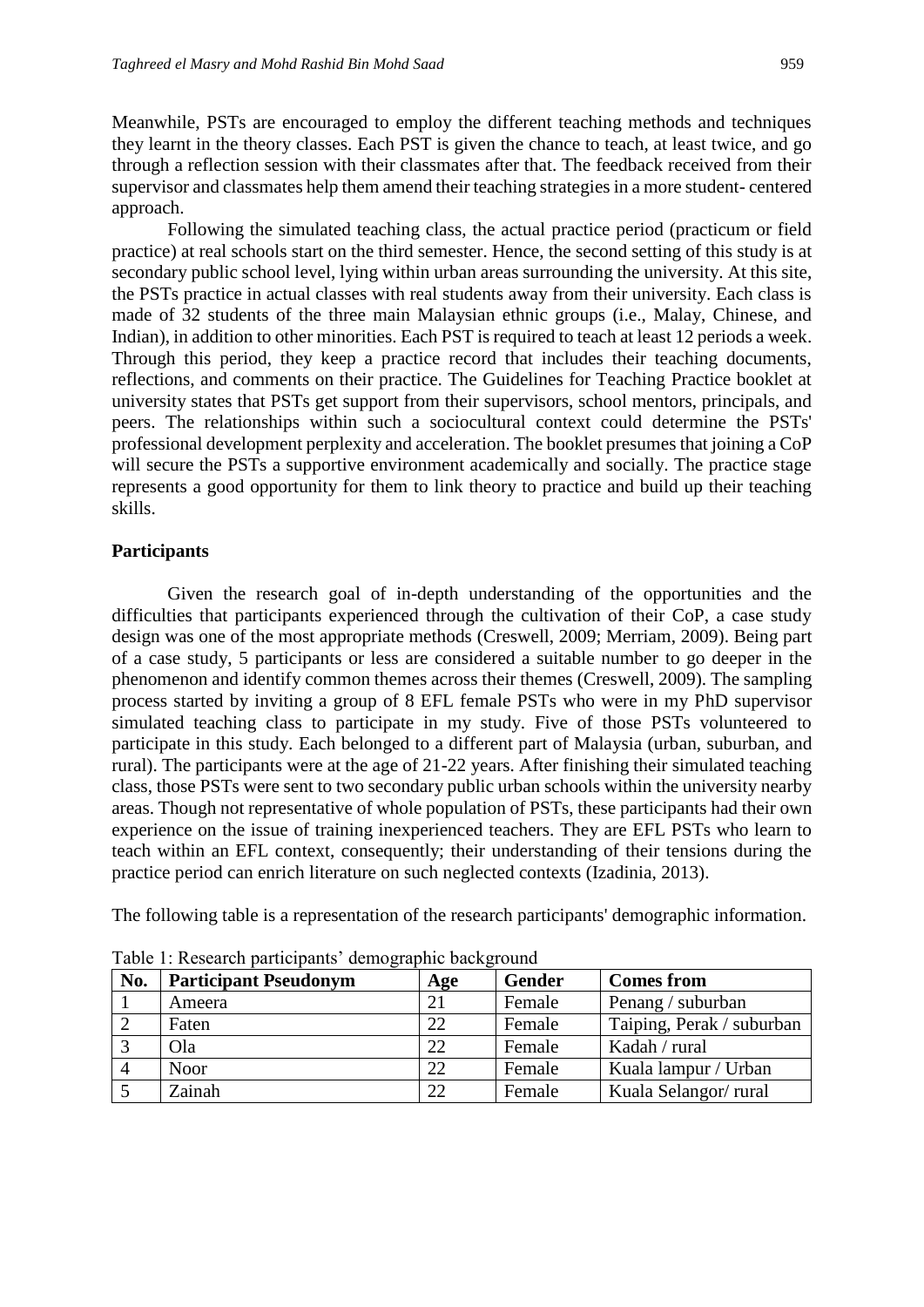#### **Method**

## **Data Collection**

To conduct my study, I first got its plan approved by my PhD thesis committee, the Faculty of Education and the Higher Education Department. Then, I got access letters (equivalent to the Institutional Review Board [IRB]) to conduct my study. After introducing the participants to the study, its goals and length, they were invited to sign a consent letter to participate in data collection by being interviewed, recorded, and observed. The consent letter also stated their consent for the publication of the study results. Their identities were protected by using pseudonyms and their university and the schools where they trained were not named here. They were also assured that they had the right to withdraw from the study whenever they wanted. In addition, they were given the right to participate in data collection and analysis. I assured them that their lecturer or mentors would not share the study results and findings so that their assessment and grades would not be affected. They could revise any information or interpretations of their stories before I included them in my final report (Patton, 2002). I kept my promise for them and I am releasing the findings of this study after they have already graduated from university. Also, I got access letters (Creswell, 2009) from university to attend the simulated teaching class and the practicum at school.

To get engaged in the context of the phenomenon and with the participants (Merriam, 2009), I joined the participants' CoP that started with them attending the simulated teaching class. I attended all their weekly classes (12 classes, 3 hours each). For the first half of the course (6 weeks) I only took field note and had informal talks with my participants and other students in the class. I delayed my interviews to the mid of the semester to give them the opportunity (1) to build up their understanding regarding their training and (2) to build up mutual trust and understanding between them and me. Informal talks built a rapport between them and me; bridged the gap and fostered the confidence level between us. Later, I followed them to their schools, but due to time limit and schools' context, I did not attend on full-time bases. However, I visited the schools 10 times to attend lessons, observe, interview, and have group discussions. Participating in their practices and dialogues enabled the gathering of more insights into the constructed meanings throughout their progress.

To minimize power relationships between the PSTs and the researcher, engagement in their evaluation process was avoided. While abstaining judging their personal stories or experiences, I shared my own stories from my experience as a teacher educator. A number of day-to-day activities helped me reduce their discomfort feeling of my awkward status as an outsider observing them and participating in their classes. Informal talks about our families, our life burdens and past funny stories were of great effect. I, also encouraged them to address me by my first name and they did considering me as their elder sister, as one of my participants expressed. I also avoided talking to my supervisor (their lecturer) in front of them before or after the class so that they would not connect me with him as figures of power. I was aware of the reflexivity of my researcher role, consequently; I worked towards building rapport with the research participants and hence, encouraged them to be open in sharing their experiences, assumptions, and beliefs (Merriam, 2009).

# **Data Collection Methods**

Two data collection methods were used: (1) interviews; and (2) participant observations. Having multiple participants and different data collection techniques can contribute to the validity and trustworthiness of the findings (Creswell, 2009). I interviewed each participant 4 times (i.e., twice during the simulated teaching class and twice during the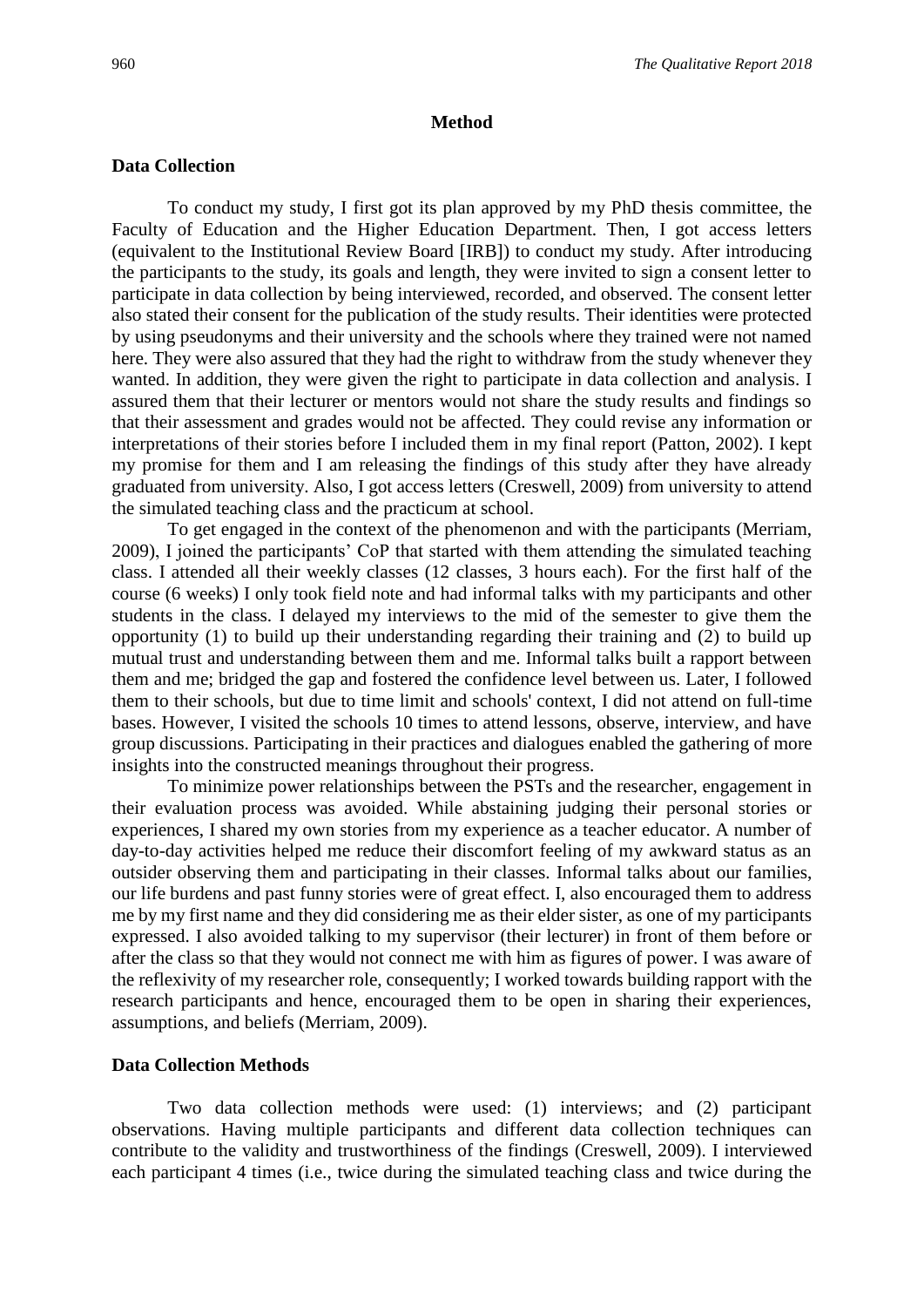field practice stage). Those interviews were held around the mid and end of each phase (i.e., simulated teaching class and practicum) to uncover the professional developmental line of the PSTs and the difficulties they encountered. Being part of their CoP, I supported my interview data with observational data. Wenger (1998) and Izadinia (2013) note that observing teachers in their practice can reveal how they construct their professional knowledge and skills. Observation can both support the PSTs' perceptions cultivated through the interview data or open up the horizon for new probes for interviews. Following is a sample of the interview guiding questions.

- 1. Can you tell me a little about yourself? Why did you choose to study TESL?
- 2. How can you describe your experience as a student at school/at university? Who is/was your role model as an English teacher?
- 3. What type of a teacher do you hope to become/do not want to become?
- 4. Are you prepared with the subject content, pedagogical knowledge and related technological knowledge of teaching?
- 5. How do you perceive your participation in the CoP (first at simulated teaching class, and later, asked with reference to practicum)?
- 6. How supportive is your community of practice to learning? What hinders your learning?
- 7. What challenges do you face at this stage (simulated teaching/practicum)? How do you tackle them?
- 8. Can you describe your relationships with people involved in your CoP? I mean your classmates, your supervisor (later, the question referred also to mentors, school students and staff)?
- 9. What are your perceptions regarding concepts of cooperation, collaboration, reflection, and confidence within your CoP?
- 10. How efficient as a teacher do you feel? How satisfied are you with this journey? What values have you gained through the CoP?

**Note:** More evolving and follow up questions were used on spot based on the participant's input.

The fieldwork took place from March 2015 to September 2015. The interviews were semi-structured; however, I remained open to the evolving nature of the conversation and allowed the emergence of topics that participants considered relevant to their professional development, social relationships, and engagement within their CoP. The interviews were preceded by a group discussion after each micro teaching session for one of the participants. Later, I interviewed each participant individually for 30-50 minutes. All interviews were audio recorded for transcription and further, analysis. I started my interviews with a general discussion of the lesson the participant conducted and asked her to reflect on her professional growth. After that, I moved to focus on her interaction within the CoP and the barriers she faced to be engaged fully with others. Through my questions, I tried to elicit information related to the stages of cultivating a CoP.

The observation notes aimed at understanding PSTs' learning, participation and interaction with each other and the other people involved in their training. I audiotaped the classes and videotaped the micro teaching lessons to reflect on during the analysis stage. While my participant observation mode helped me interact with the group and take field notes during the simulated teaching class, I found it difficult to conduct during their practicum stage. I observed their individual classes and interviewed them after each observed class at their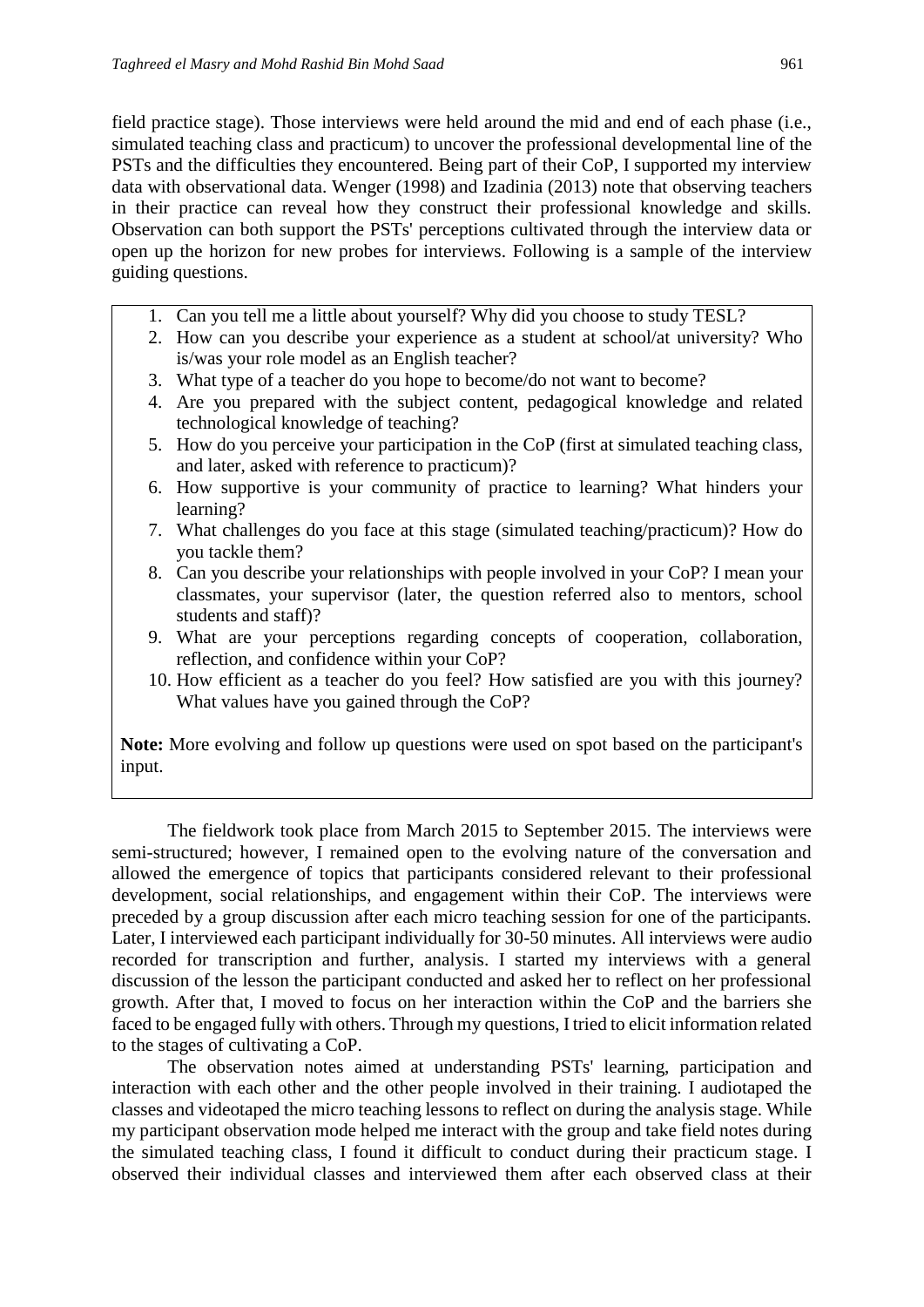practice site (i.e., school). Having specific dates to attend to their schools limited my ability to observe them regularly while interacting within their CoP, so I based my understanding on their words. I wrote reflective memos instead, as supplementary data that helped in thickening the descriptions in my study. In addition to using different techniques to collect data from different participants, member checking was done by sharing the interviews' transcriptions and summary of codes with the participants to ensure that their perceptions and understandings were truly reflected in the analysis.

## **Data Analysis**

Inductive and comparative data analysis was conducted to identify themes across subcases. Saldana (2009) offers a simplified scheme of the complex process of codifying data and moving to categories and themes. However, Merriam (2009) and Saldana (2009) contend that it is not necessary to build a theory from a qualitative inquiry. The researcher transcends from the reality of data to the abstract and general concepts. The following figure represents Saldana's scheme.



**Figure 2: A streamlined codes-to-theory model for qualitative inquiry, adopted from Saldana (2009).**

The preliminary data analysis started at the data collection stage. "Without ongoing analysis, the data can be unfocused, repetitious, and overwhelming" (Merriam, 2009, p. 171).This enabled reflection over the procedures and the data collected and following decisions in collecting data. Three versions of the recorded data were kept to prevent data loss: one on my laptop, one on my Google one drive and the third copy on an external hard disk. Within the first two days after recording each interview, I went through the transcription process. I listened to each recording while looking at my observation notes to make sense of both types of data. I prepared a file of my field notes and observation data. Later, I compared between emerging themes of interview and observation data on the same events.

I read all data together to get a sense of them. With my research questions and theoretical framework in mind, I started the open coding process. I went vertically and horizontally through data analysis. First, I read interview data and observation data for each participant separately to grasp the themes. Memos of my reflections connecting between the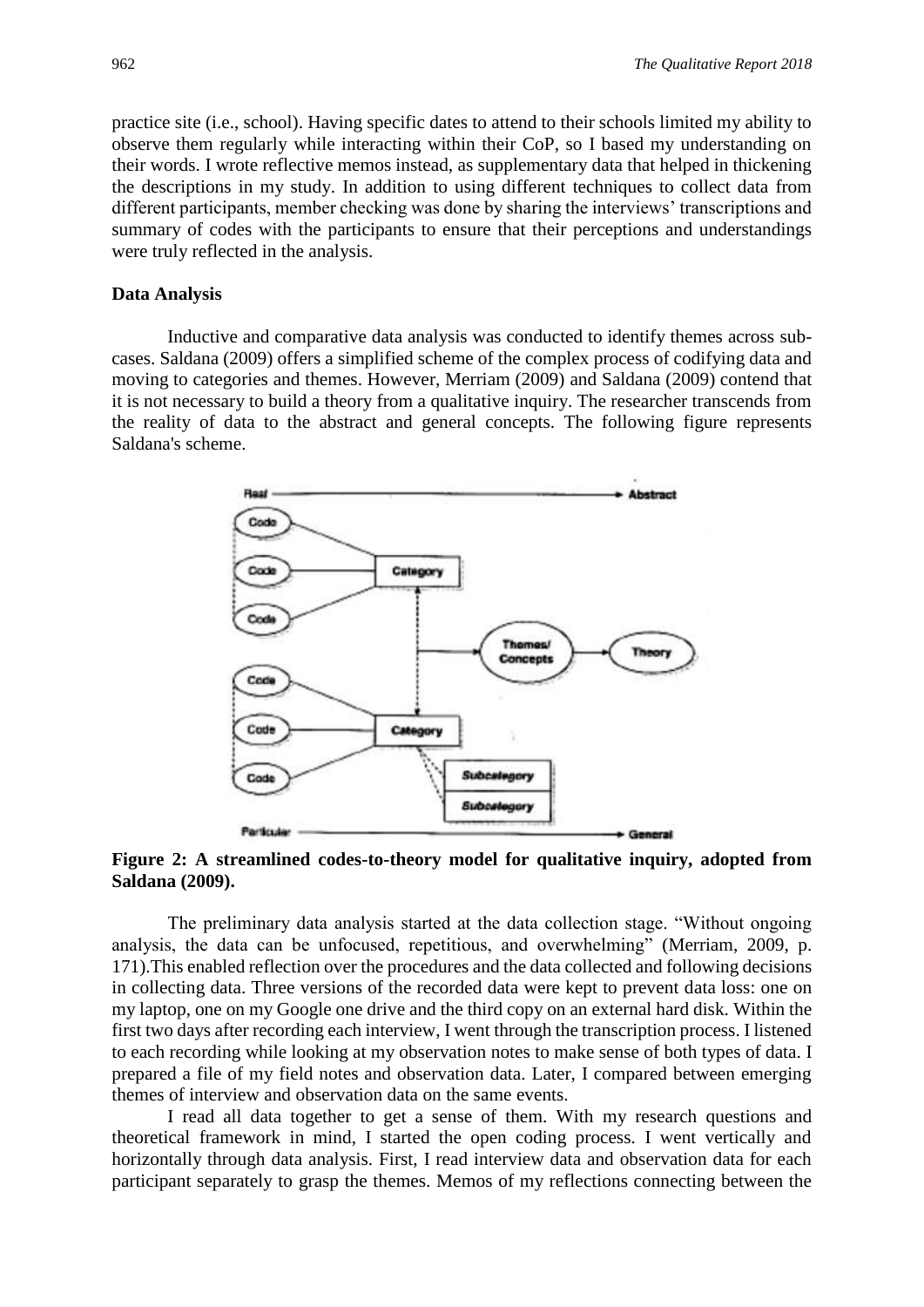field notes and the interview were recorded. For example, my participant Ola thought her mentor was trying to help her get better, however while talking about their cooperative relationship, Ola silently gave me a sign to turn off the recording. She said, "I want to tell you something about the tensions between us. You can use this in your research as long as my name is not there but I, myself, don't want to hear it again." That immediately triggered the idea of imbalance power relationship in my field notes. My memo explained my understanding of what Ola said explicitly on the recording and the contradiction she added off the recording. To add to the accountability and depth of findings, I used in vivo coding (i.e., using the participant's words) and value coding that explores intrapersonal and interpersonal experiences of the participants. While the first one celebrates the voice of the participant, the second reflects the understandings of the participant and the researcher who interviews and observes. Participants express their thoughts and feelings but their actions may not harmonize to what they claim (Saldana, 2009). Hence, observing their actions could help assess their claims.

After ending the first cycle (i.e., vertical analysis) of coding data, I started the second cycle to compare emerging themes horizontally among the participants' data. The second cycle of the analysis process followed the pattern coding method to pull the codes together and develop my major themes. The axial coding was the last phase to compare different categories to each other. Recognizing the categories and their properties (i.e., conditions, causes and consequences of a process) helped me recognize how and why something happens.

| $1400$ $\mu$ , $1400$ and Decond $\sigma$ (city, eally critics and Troperties |                |                                          |  |  |  |
|-------------------------------------------------------------------------------|----------------|------------------------------------------|--|--|--|
|                                                                               | In vivo coding | Participant's words/interview data       |  |  |  |
| <b>First cycle</b>                                                            | Value coding   | Interview and observation data           |  |  |  |
|                                                                               | Pattern coding | Developing categories/themes             |  |  |  |
| <b>Second cycle</b>                                                           | Axial coding   | Identify categories and their properties |  |  |  |

Table 2: First and Second Cycle: Categories and Properties

#### **Trustworthiness and Credibility**

Before proceeding with the results' presentation, I would like to discuss the validation strategies utilized to ensure the study is credible and rigorous (Merriam, 2009). Credibility of study was realized using the validation strategies of prolonged engagement explained earlier in this paper under the Participants and the Data Collection sections. Further, triangulation of data, rich description, member check and peer debriefing were sequentially adopted. First, the data were triangulated using two different data collection techniques (interview and observation) with 5 participants. Secondly, to gain thick description, the participants' voices were presented under each theme to add up to the description of each development stage. Thirdly, after transcribing the interview, each interviewee was handed a copy to review it and add, delete, or amend any of their respective statements. For instance, Ameera claimed that she did not think that her mentor was very strict, but rather, that happened occasionally. She thought the mentor was supportive when they met for a short time during assembly. Her amendments were accepted.

Fourthly, peer debriefing was preferred over working with my supervisor as intended prior to this study. The participants were promised that he (the supervisor) would not look at their data under any circumstance until they graduate and henceforth, the promise was fulfilled. Instead, a TESL PhD student who was at the last stage of her PhD study at a different university was to conduct a coding consistency check. In total, two people, including the researcher, were involved in the analysis process at the initial stage; however, the co-author was involved later in a discussion of the analysis process. The coder was provided with information regarding the study, its goals, the guiding questions, and the theoretical framework. We worked separately on the first sets of the interview and field notes data. After a discussion meeting, we agreed on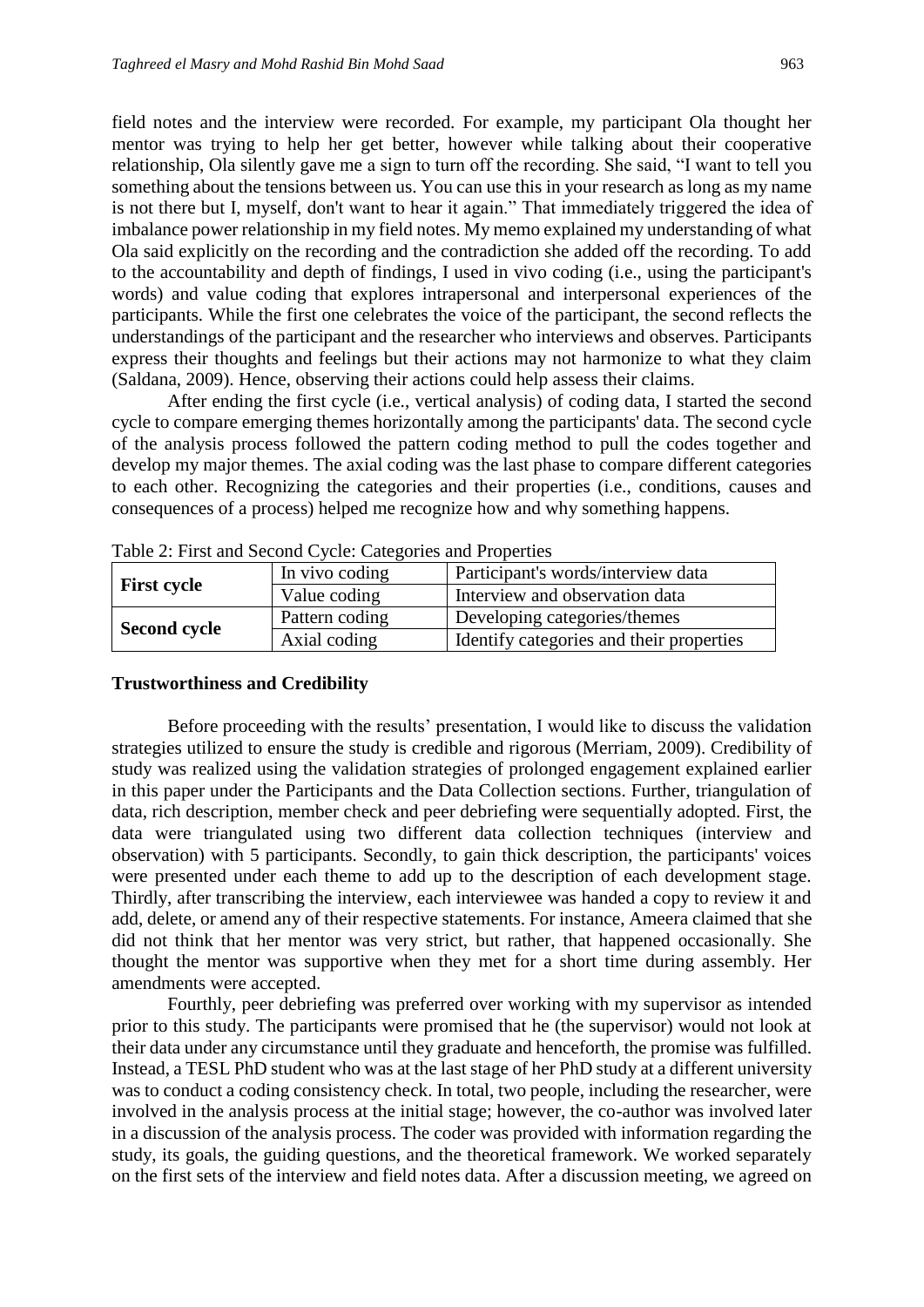the emerging themes and type of data that supported those themes. Consider the following example as drafted in the field notes:

"The students avoided participating in the presence of their professor."

This data was labelled as "Power relationships" while the coder labelled the same data as "peripheral position." She insisted that it was the beginning of the semester and they might not have got engaged in their CoP yet. Then we agreed that I needed to revisit similar data and compare them with interview data to check how this theme would change over time. Later, I continued with the rest of the data and requested the second coder's review until the end of data analysis process. Later, the co-author went independently through data analysis passing his comments on the process. Finally, this is a small-scale qualitative study which aimed to gain in-depth understanding of the case of 5 EFL Malaysian PSTs challenges and opportunities while going through their LT process. Hence, we admit the subjectivity of the findings and accept that those findings may not be generally true and accurate.

After displaying the data collection methods and analysis strategies, we proceed with the data presentation. The results of the current study provide valuable information that will help educators understand the complex nature of the journey involved in learning to become a teacher within a CoP. We aim to extend the applicability of results to other similar, but not identical, contexts. Though restricted by limited space in this paper, the description offered is aspired to sufficiently enable readers to contextualize results.

## **Results**

The findings show that the PSTs approached their training with a number of concerns and hopes related to (1) subject content, (2) ability to deliver a lesson, (3) school students' proficiency level, and (4) acceptance at practicum site. Getting engaged with real practice, new themes emerged with reference to (1) value of communication, collaboration, and peer support, and (2) power relationships. The following discussion will place those themes within the stages of cultivating a CoP that have been discussed earlier in this article. Though the model has offered separate stages, still yet practically those stages overlap. For the sake of the flow of analysis, this section is divided into two parts early stages of development (i.e., potential and coalescing) and the mature stages of development (i.e., maturing, stewardship, and transformation). The principle of letting the text talk guides (Merriam, 2009) instead of attributing meanings that may not have been reflected in the data.

# **Opportunities and Challenges of the CoP**

# **A. Early Stages of Development**

# *Phase one: Simulated teaching safe environment*

They started their journey on the margins of the CoP. Both content knowledge and pedagogical knowledge earned through their university courses together with the images of their previous K12 teachers and university lecturers underlined PSTs perceptions about teaching, students, and teacher's role. Some of the participants decided to become teachers because their families encouraged them and wanted them to be so. For other PSTs who were not participants in the study but at the same class, it was having one of their family members as an EFL teacher that inspired them to become teachers too. Others expressed that because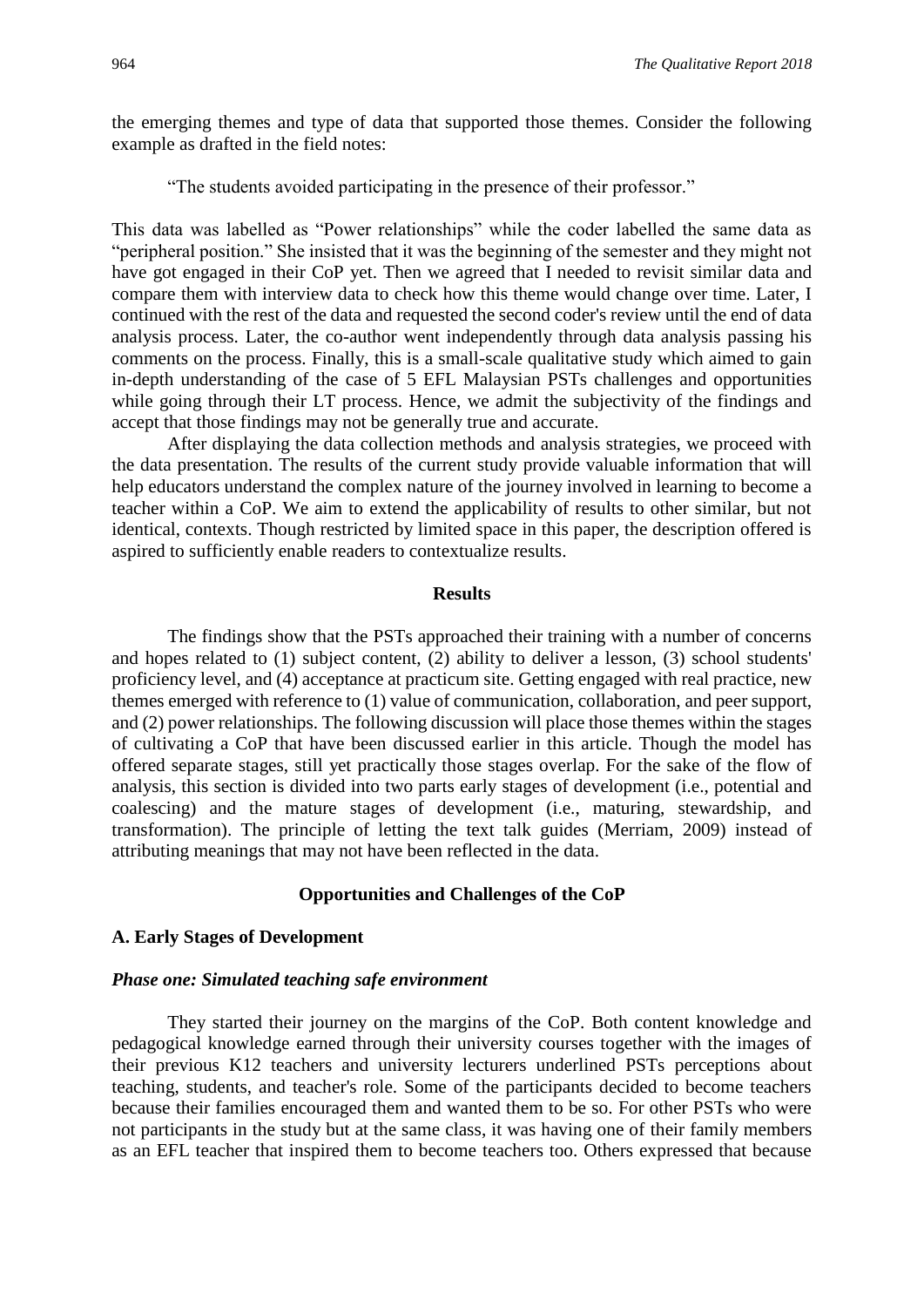their secondary school grades matched the requirement of TESL, they decided to opt for it. Farah reported that:

At first, it was not my intention to take TESL. I applied for a number of courses with TESL as one of them. I went through an entrance exam and a personality interview. I was chosen to study TESL. It was quite surprising actually because I was not sure whether my English proficiency was qualified enough to enroll to the course but maybe I was fated to be here.

Ola reported similar reasons for studying TESL:

Originally, I was hoping to further my studies in dentistry or at least something related to Biology. During my foundation in matriculation, I did not manage to achieve the average pointer to apply for dentistry. Anything related to English was my second choice.

Noor, on the other hand, had a different story:

After I finished my secondary school, I really had no idea what I wanted to pursue for my tertiary education. My dad saw that I was quite good in English at that time since my interest in music, movies and books were always in an English medium. He suggested that I took TESL but I was against it at first. I really like English, yes, but teaching was not my passion. I didn't really like school and I only went to school for friends. The idea that later I would have to work in a school environment was horror. But, with my SPM result, I didn't really have that many options and since I myself didn't know what I wanted to do, my father talked to me and finally I gave in. I took TESL for my diploma course. To my surprise, I like it so far.

Nonetheless, only one of the participants thought her English proficiency encouraged her to specialize in teaching English. Ameera said, "The main reason why I chose TESL was because I love English and I wanted to focus on learning the subject" their desire to improve their English language acted as a mutual driving force in becoming EFL teachers.

These reasons trigger the teacher educators' minds that those PSTs are not necessarily self-motivated to become teachers. Lacking such a genuine motivation requires creating more opportunities to engage them in their CoPs.

Participants reported a number of concerns regarding their training when they had a group discussion at the beginning of their simulated teaching class prior to their micro teaching lessons. Those concerns are mainly related to their content knowledge and school students' proficiency level.

…I'm worried about the students' proficiency level at school… Because if they are smarter than me… (class laughs quietly)… In terms of grammar... You know... I find grammar difficult for me. I'm afraid if Students ask me anything in grammar… you know like: what is that why we use that. I cannot answer them. That's my major concern, said Noor.

Hence, English proficiency stood out as their major concern. It was a key reason for them to lack self-confidence and fear standing out in a real class. "I know I still need to strengthen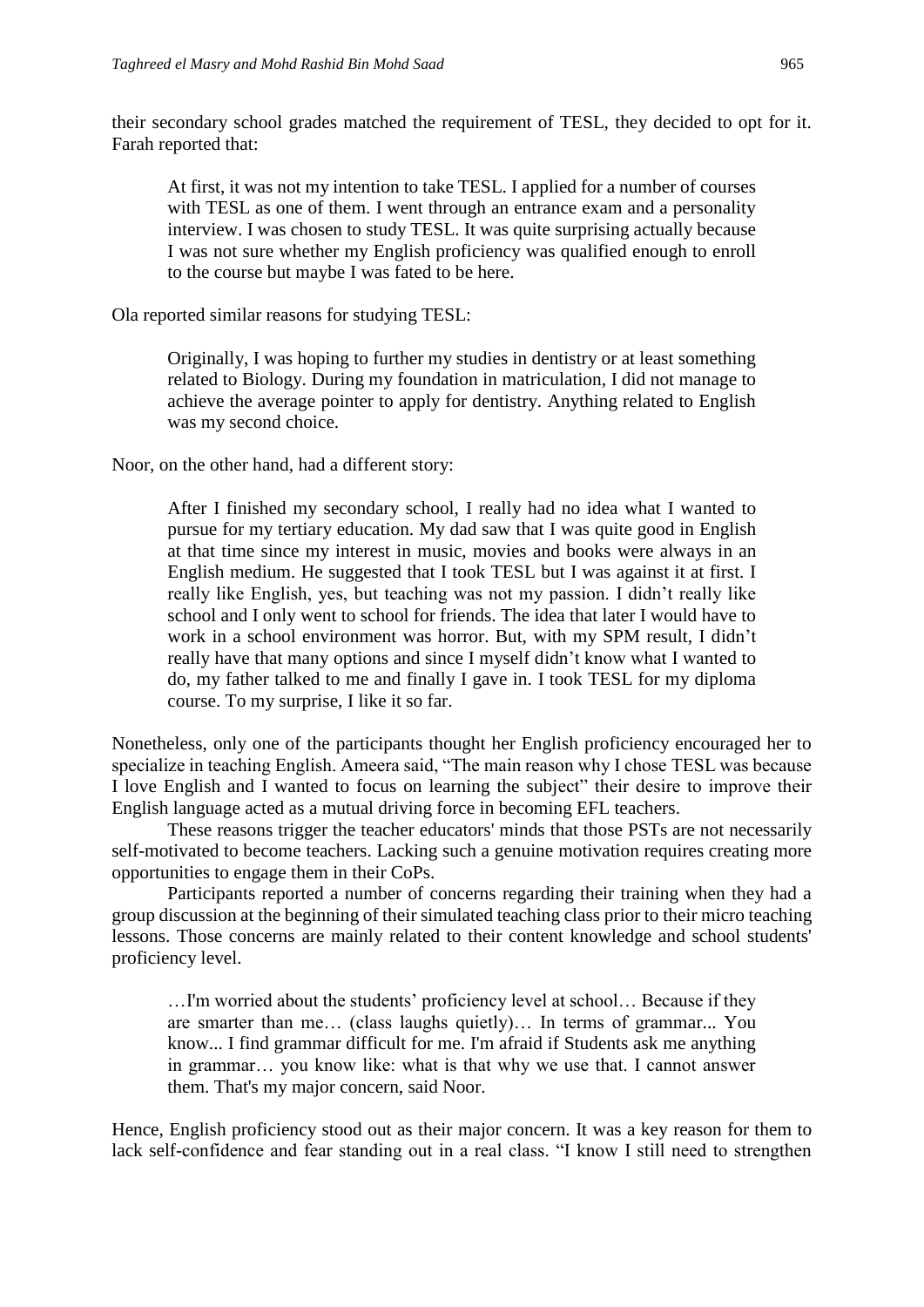myself in grammar," said Farah, "I'm afraid their English proficiency level is higher than mine," added Farah.

Likewise, Ola shared similar concerns:

Truthfully, I think I am not 100% prepared to teach. For instance, regarding subject content knowledge, yes, we have learnt a lot throughout the past semesters. We've learnt on grammar, on the 4 skills (reading, writing, listening and speaking), literature and the list goes. However, I don't think I have all that on the tip of my hands and to teach others. I still need some brushing up in some areas until I can be more prepared and without having to refer too much to various sources when teaching soon.

They doubted their ability to deliver a lesson in an interesting way that could capture their students' attention, "I'm worried if the students will be kind or naughty. Not sure (laughing) if I'll be able to deliver information well, if the activities I prepared are interesting enough for students," contended Ameera.

However, they perceived their pedagogical and technological knowledge as sufficient. Becoming aware that they all faced the same concerns, they thought their CoP could help overcome such challenges. "I didn't know they all feared similar things of becoming teachers. I felt that we can support each other, benefit from our experiences and even learn from our stories," said Farah.

Noor said while laughing:

I was embarrassed to talk about my concerns. I didn't know how I would face my fears in teaching. At least, being with the group might lessen my worries. Truly, I can't judge right now, but it still a good start, I guess.

Networking with their peers was noticeable from the beginning of the semester. The presence of their peers performing their lessons in front of them was of powerful effect. They learned many strategies of teaching among themselves. Reflecting on their practices further contributed to understanding the underpinnings of each activity. They managed to caliber their practices to be accepted by their supervisor, their peers and their individual standards.

Moving on from stage 1 (potential) to stage 2 (coalescing), the PSTs started to appreciate a number of the advantages and rewarding opportunities of belonging to their CoP. "I was nervous at the beginning… I was scared...but watching them teaching and all the group discussions we had… I think it encouraged me do my lessons. I felt proud of their positive comments also," indicated Ameera.

Away from their supervisor, they developed a coherent and collaborative group where they developed their own strategies, language, and stories. I noticed more interaction between them when the supervisor is out of the class or asked them to discuss their activities within their group. Their confidence level started to rise after performing their first micro teaching lessons and observing the others in action. Their second trial was more promising and revealed the progress they had made in their teaching skills. They appeared confident, relaxed, and capable of handling their stage fright and their classes.

"What I like the best about our group are those stories about the challenges each one faces while preparing the lessons" said Noor. Moreover, Farah agreed with her saying, "We improved a lot and I feel proud of myself because I made sufficient progress as a teacher. I mean at least compared to my classmates… I see myself as a promising teacher." "We," "our," and "my" are all personal pronouns reflecting their sense and insight of ownership and freehold over their learning and progress.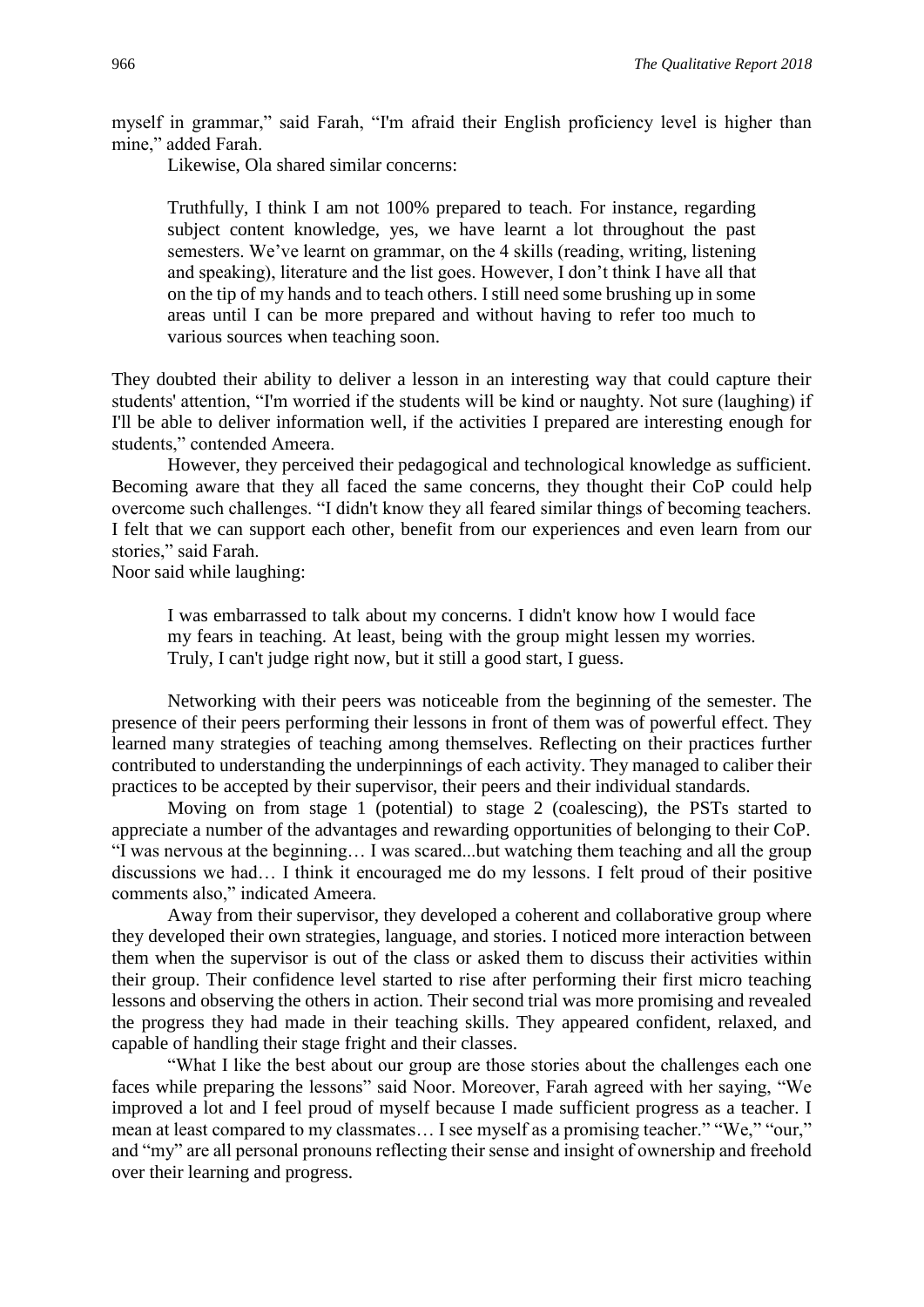At the end of the first phase (i.e., simulated teaching class) of their training and getting involved in their CoP, they were full of optimistic feelings of their ability to teach and to influence the context they were going to train in. A sense of security occurred in their interviews as their concerns diminished and faded away.

However, they were still aware that the idealistic environment of their simulated teaching class might not be comparable to what they would face in the real classes. "In terms of confidence, you teach here but then because they're so few students, it doesn't teach me how to manage big classes. It's not a problem for me to manage this class but then in real classes. I'm not sure," expressed Ola.

In this part, we introduced the results we came to by examining the data regarding the first two stages in cultivating the CoP. The discussion showed how the CoP paved the way for the participants' progress. Having similar concerns, hopes and fears encouraged them to discover and imagine how their CoP could help them. They shared their knowledge in how to teach the micro teaching lessons. They taught each other where to find their resources and how to prepare their audiovisual materials. The next part of analysis explores the expansion of their CoP and the new challenges and opportunities they encountered. This expansion entails getting into contact with new members of the CoP and experiencing new forms of interaction, cooperation, and feedback. The maturing stages do not necessarily represent a harmonious environment similar to the previous stages. PSTs need to continue negotiating their professional identities, their beliefs, and understandings.

# **B. The Mature Stages of Development**

#### *Phase two: Practicum*

The third stage of cultivating their CoP was marked by moving to actual teaching context that offered PSTs new challenges and opportunities to develop their beliefs and practices. Their CoP expanded to join more people (i.e., monitors, schoolteachers, school students and staff). Schoolteachers were another mirror they could use to relate themselves to. Zainah, for example, stated that:

Her (the mentor) lesson was really simple but the students were responsive and very interactive. The teacher prepared working sheets for two periods, but she didn't use them. She is very experienced, and she could just talk to the students and motivate them to pay attention during the class.

They started to define and form an understanding of their strengths and weaknesses in teaching real students. "New insights and more practical skills can help us develop our teacher identity more," added Noor.

They needed to address a new tension. That tension was accepting feedback from their mentors and revising their practices, beliefs and attitudes. Ameera for example complained:

I know my strategies suit my students' needs. I engaged them in group work, but she insisted that I use individual work to assess their abilities. Of course, I did what she asked me to do, but I wasn't really satisfied.

Furthermore, Zainah added:

My class wasn't noisy. I admit I still need to learn how to handle them more. But the students enjoyed the class. They were very noisy at the time of the group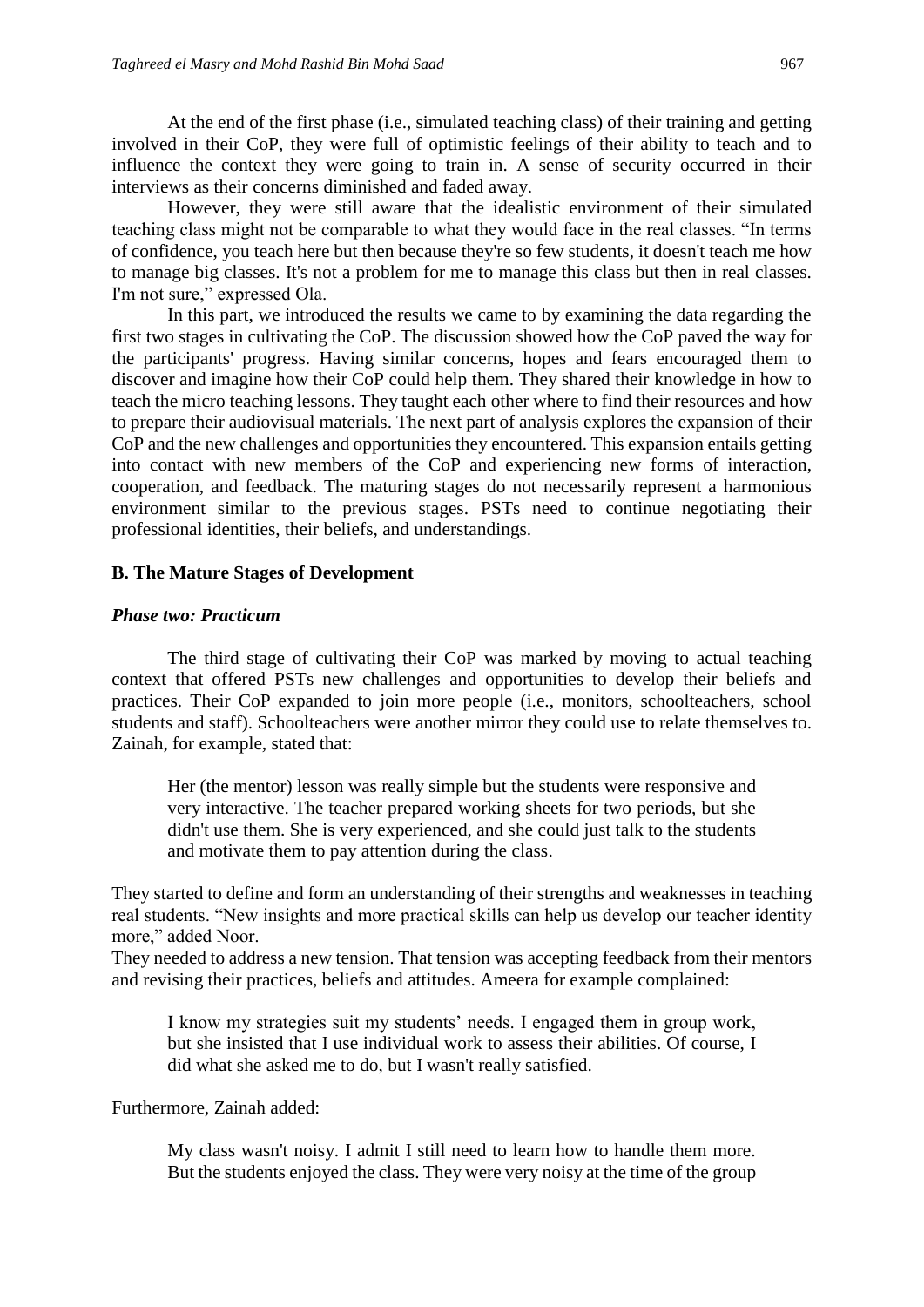quiz. I told them who ever raised their hands first, they would the chance to answer first… but then I couldn't really decide which group was the first. When I asked a group to answer the others started complaining and saying it wasn't fair. I don't understand why she focused on that and took it negatively. I thought it was a healthy practice of democracy.

Soon, the participant PSTs were left alone in their classes and they had to rely on their students' reactions in deciding on the appropriateness of their activities and teaching. When asked how they could assess their classes while they were teaching under no supervision, they referred to their students' reaction as a reflection of their success or failure. First, Ameera, revealed:

I get my feedback from the students. I ask them how the lesson was and whether they understood what I taught them. Yes, I can trust them but sometimes I'm afraid they might want to be nice to me and that's why they give me good comments. But sometimes I think they are sincere in giving the comments. By looking at their responses during the lesson or after the lesson.

Next, Ola added:

I look at the students. If they show they understood and they were interested in my lesson, then I think… I'd say it was a good lesson. But if they were bored and didn't want to participate, then I would take it as a sign that the lesson wasn't well-done. For example, the lesson you observed today, I felt it was so-so because they participated but there were some students at the back who didn't want to take part in it.

Changing context of practice from a safe environment such as that of the university to the complex school context contributed to rising tensions between what they hoped to do or to be and what they were actually allowed to do. They experienced competing beliefs, values, practices, attitudes and constraints at the new context (Tsui, 2011). For example, Noor was told to follow the scheme of work of the prescribed curriculum. Zainah wanted to utilize technology in her lesson but the computer lab was under renovation and she could not book it for her class. The participants also claimed the school culture was not supportive of trying new methods. Their presence at school was to support and cover classes rather than to try new teaching strategies. They were supposed to attend classes for their peers, to discuss later and gain more understanding of their practices. However, being burdened with their tasks, they could not attend such classes and if that happened, they would not have enough time for reflections and discussions. Hence, they believed that they were deprived from a powerful tool to LT.

They were positioned in a context which had its own discourses and "ongoing social conversations" (Wang & Lin, 2014, p. 7). Their agency could empower them and gave them the ability to construct their professional identity. While Kayi-Aydar's (2015, p. 98) participant assigned "herself powerful, agentic positions" and considered herself as a resource for her mentor, my participants reported a sense of being marginalized as the presence of experienced teachers affected PSTs' self-images. It made them feel less competent. They saw themselves as second class in a disadvantaged position in the school context. Farah stated:

I was quite scared when she came to my class because she looked very serious during the lesson. She walked around and saw the students' progress. I felt quite nervous when she went around. I think my students noticed how I felt and I wasn't happy with that.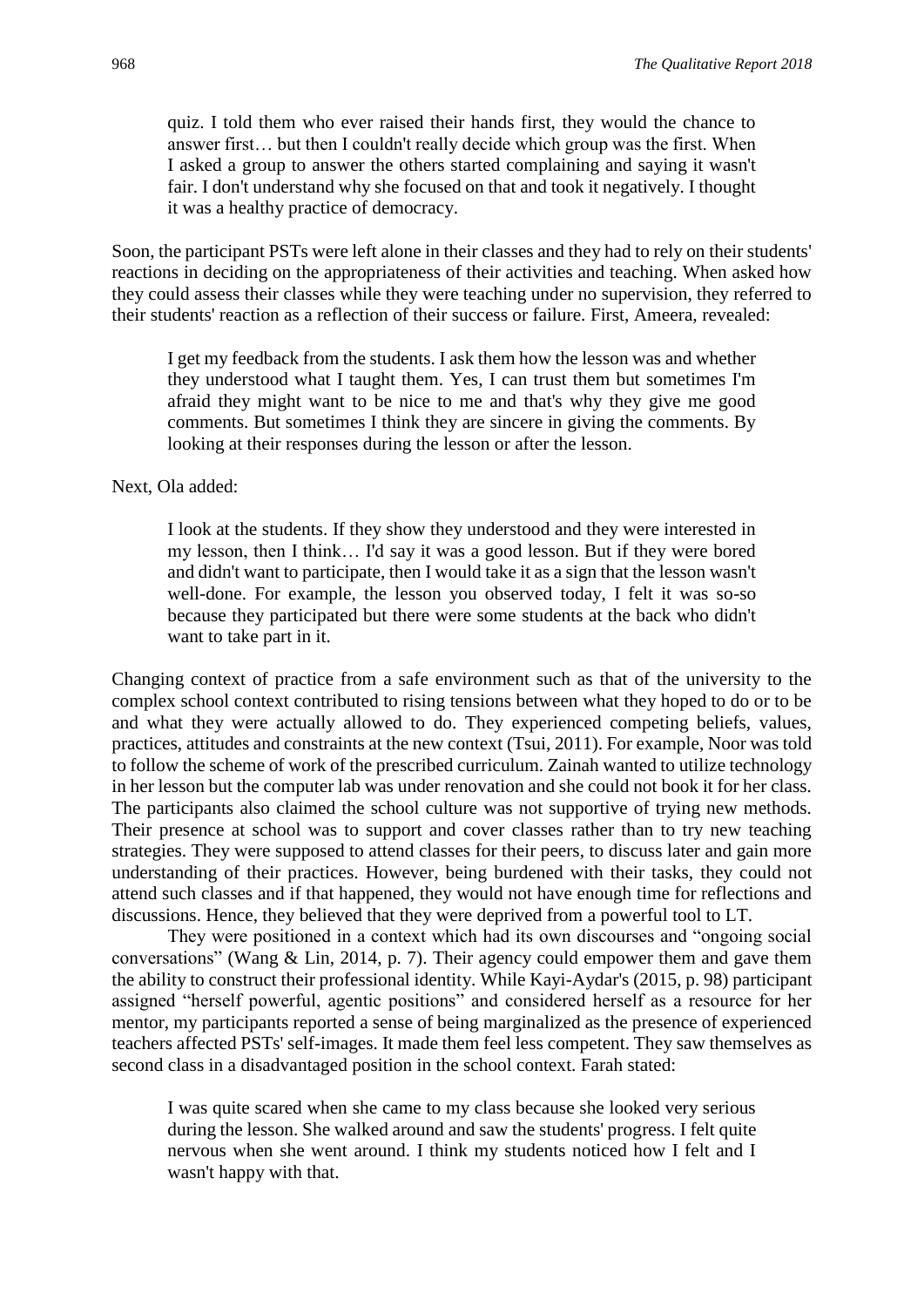At this stage it was difficult for me as a researcher to separate the maturing stage from the stewardship stage in cultivating the CoP. Actually there were two parallel lines going along each other. The first one reflected the challenges that staggered through the practicum; the second was the opportunities that PSTs kept exploiting to LT and to survive their practicum. Another issue that persisted through the two phases (simulated teaching and practicum) was the imbalanced power relationships.

The students have an objection but sat silent without showing any sign of that for their teacher. Later, they wondered if they talked to their teacher, would he positively accept their suggestion. They looked reluctant and decided not to do that. They thought they might just accept his strategy to elicit theory before he took them to the practice part. (Observation notes, 24/3/2015).

Power relationships made them develop anxiety of being negatively judged by schoolteachers and supervisors. They thought their supervisors and monitors are experienced and know better than they did. They feared being devalued as English teachers and that resulted in a drop in their self-confidence either regarding their language competence or pedagogical skills. They expressed their relief that their mentors and supervisors rarely visited them in their classroom. "It's enough for me to worry about planning and teaching. Their presence will just confuse me. Maybe later when I master the teaching skills, they can then attend my classes," contended Ameera.

They drew boundaries between them as apprentices and their supervisor as the master. The same boundaries were observed between them and the schoolteachers and staff. One of the monitors was eager to engage with her PSTs; however, under the pressure of being assessed, I noticed that their relationship with her was formal and lack the intimacy that would allow them to let their voice be heard:

She is really nice and helped us a lot. She tried to support us and made things go easier for us. But I know she was responsible about my assessment... you know… that made me always sit silent, listen to her, and apply her instructions," said Noor.

For Ola, the monitor and the principals are the ones she needed to worry about their attitudes towards her. Ameera stated:

As for my relationships with the other teachers, I think my biggest concern would be only with the principal and the cooperating teacher. It's not that I don't care about the others, but I have to worry about them most at the end of the practice as their words will affect my grades.

Ola's words, also, supported this attitude.

I think my supervisor will come second after the cooperating teacher because I'll spend more time with my mentor than with m supervisor. They may not come to our classes a lot, but they will be at school around us. As I said, they'll affect my grades a lot and I want to pass my practice at school. The supervisor will come once or twice, this doesn't show how I am as a teacher, so the supervisor will ask either the principal or the mentor there.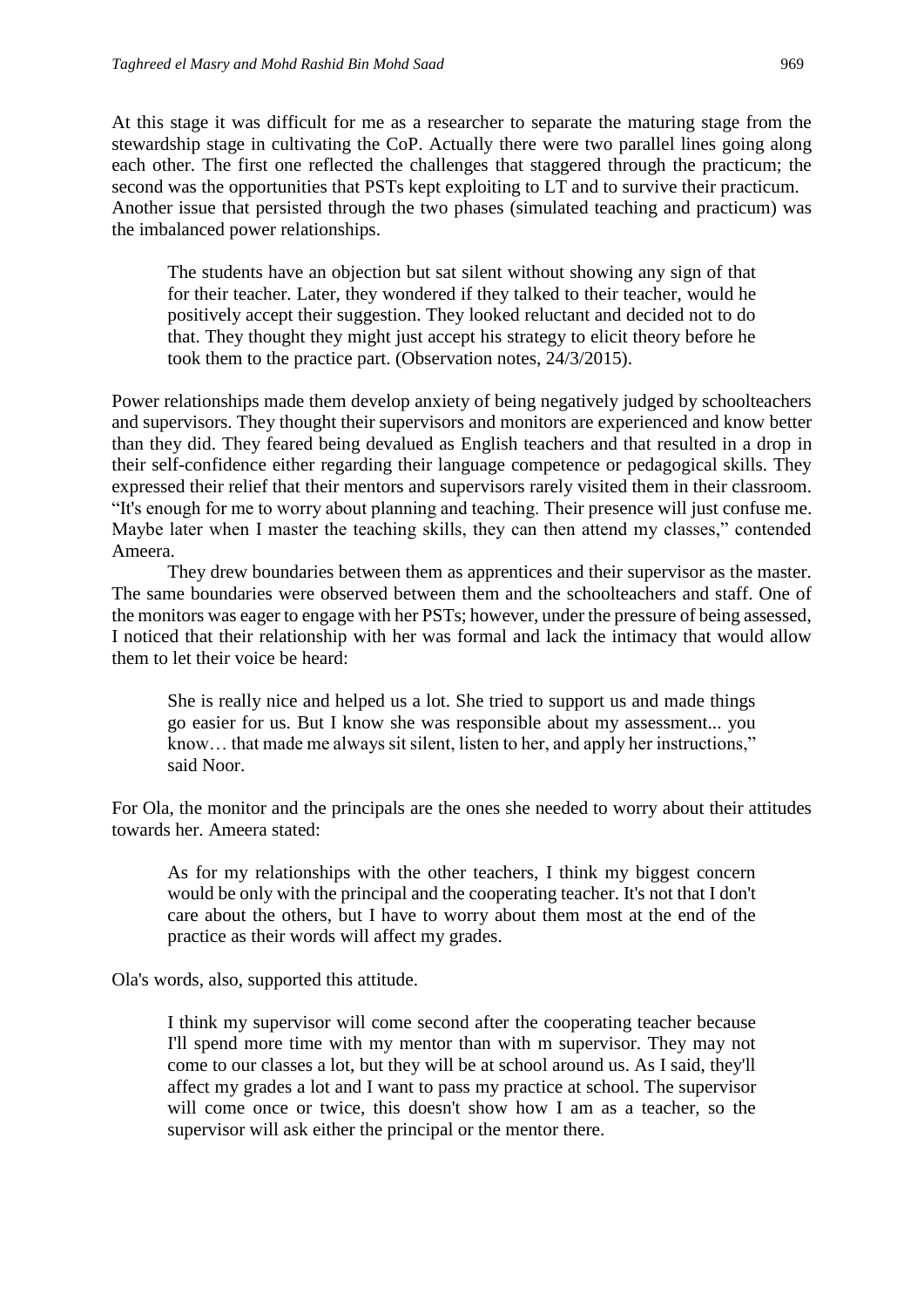The school administration intentionally seated the PSTs in the same room to give them the chance to exchange experience and collaborate in their work. However, this procedure was only relatively beneficial for PSTs as they could not have real chances to negotiate their experiences. In addition, that arrangement resulted in isolating the PSTs from the schoolteachers. Consequently, interaction through different levels in their CoP was stalled. Instead of maximizing their opportunities to learn from the sociocultural context around them, they had to rely mainly on occasional meetings with their peers, supervisor, or mentors. According to Farah:

They sat in the staff room while we sat in a separate room for PSTs. I found it kind of strange because as teachers we need to interact with each other. They're experienced teachers and we could ask them about different tensions we face. Our mentor is helpful and cooperative and I benefited a lot from her but she's also overburdened by her duties. We need to talk with the others, communicate with them and learn more.

Despite that wave of frustration, depression, and sense of getting lost, PSTs started gradually to calm down due to getting used to the routines of the school culture. They did what they were informed to do because they got convinced that their presence and their opinions meant a little for the others. Their solo shelter was in building good relationships with their students. Such relationships gave meaning and value to their presence at the school context.

The fifth (and last) stage of cultivating their CoP began while they were preparing to finish their actual practice stage, PSTs felt regret for all the opportunities they could have had to reconstruct their professional identity and reshape their understandings, beliefs, values, and attitudes regarding the whole teaching/learning process. They thought that deeper relationships with their mentors and the school staff could have stimulated more fruitful talks about their practice. They eventually admitted "communicating with other teachers and peers could have helped us face the problems and learn from each other's experiences" (Farah regretted).

Their CoP simply ended because of coming to the end of their practice and moving to new burdens in their studies. Some of their developmental challenges remained unresolved. Such inappropriately handled stage may have resulted in creating a new batch of English teachers who lack agency and self-confidence. They left their practice environment with no clear directions towards how to develop deeper knowledge of their domain, how to correct their understandings and how to shape their professional identities. They survived the practice stage but gained no solid skills (e.g., negotiation, reflection, building reciprocal relationships…) to live on to continue their professional growth. More challenges should be anticipated for them to encounter once they set on their career as teachers. They started their CoP but could not sustain it.

#### **Discussion of Findings**

Through the process of cultivating the CoP, PSTs faced a number of challenges that hindered their professional development. Those challenges resulted from their false sense of preparedness, lack of confidence and agency, and underestimating the value of the social context.

#### *1. False sense of preparedness*

The primary intent of the PSTs' CoP, in the simulated teaching class, was to develop a set of proper practices as teachers and to simply apply them during their field practice later at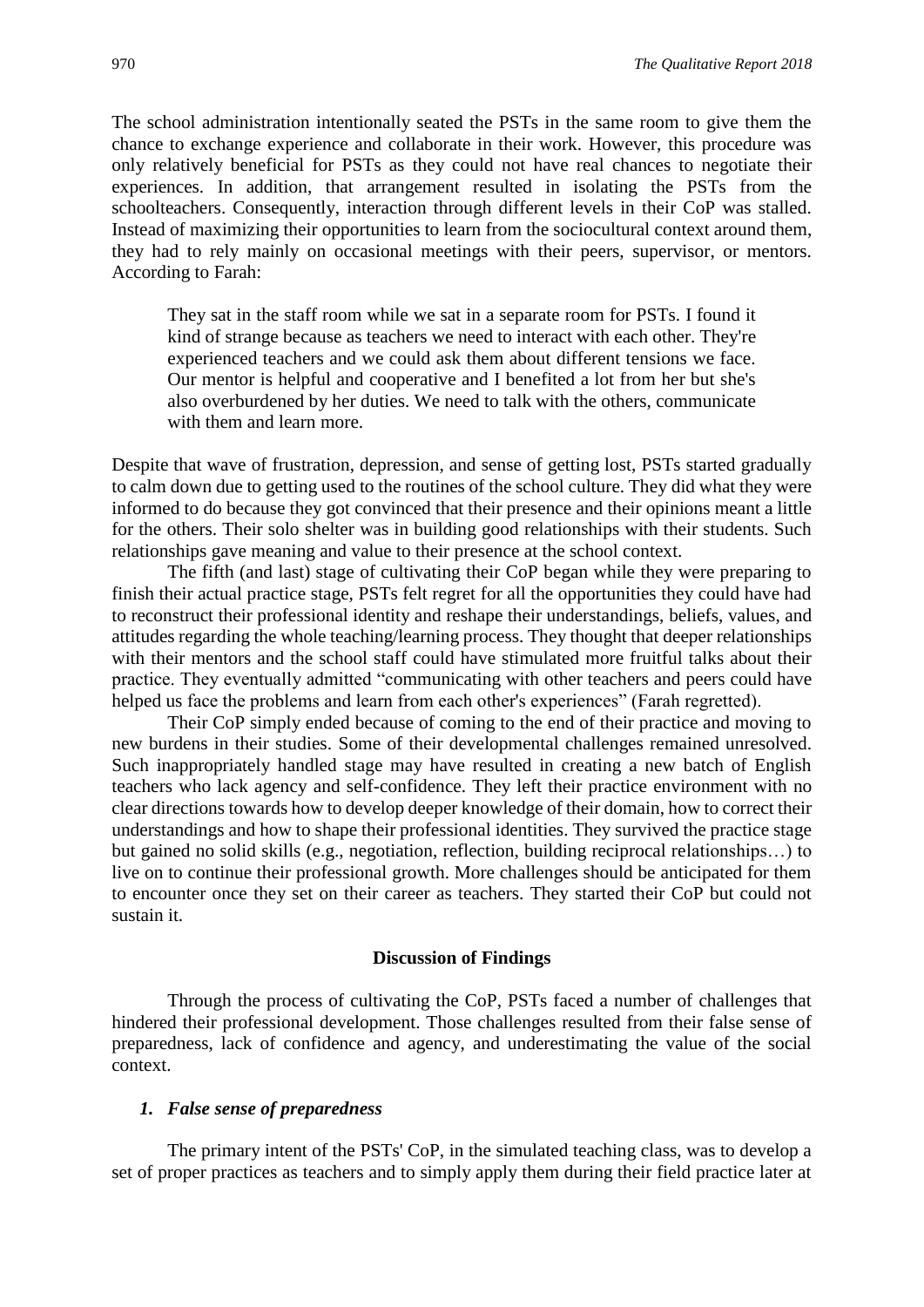school. During their journey to realize their intention, PSTs did not believe in their abilities to teach. They thought they needed to be exposed to plenty of practice before they decided they were ready to teach. They could not reveal such a passion towards teaching due to their inability to assess their teaching skills. However, facilitating their legitimate participation within their CoP (Lave & Wenger, 1991), PSTs could be better inducted into their profession as teachers (Carter, 2012). Given the opportunity and facilities to apply the pedagogical theories at their university with their peers and supervisor, participants expressed competence and readiness in teaching real students. The reflective discussion after each microteaching lesson with the supervisor encouraged them to increase their participation moving to the center of the class events. With the praise and feedback they got from their peers and supervisor, they improved their self-image as teachers. This improvement in their professional identity goes a long with the approach that identity is shared (Carter, 2012; Lave & Wenger, 1991). They reported their pride and sense of preparedness even though the simulated context was an "idealistic context" compared to the real school context. What was left to practice, as they thought, was managing activities and time with real students.

They were eager to go to school to test the knowledge they gained at the university. Noticeably the administrative duties and the extracurricular activities added up to the culture shock that PSTs experience when they move from the university safe environment to the school context (Findlay, 2006). They started to juggle with their duties hoping to reach a balance between what they hoped to practice and try out and what they were required to accomplish by their mentors and principal. The apprenticeship concept assumes that novices learn from masters (i.e., experienced others). Consequently, the absence of PSTs' supervisors from the practicum environment and their mentors from their classes will lessen their real preparedness. Similar to their Vietnamese counterparts in a study conducted recently by Nguyen, Tran, and Luu (2016), our participants found time management and dealing with their students' misbehavior a major problem in their practicum context. My participants were alone in their classes facing such challenges. By the same token, Castañeda (2014) reported that his participant felt frustrated, uncertain and angry because she was alone in her class. She revealed that her lack of sound classroom management skills was due to the absence of her mentor. Observing their peers going through similar difficulties was not enough to sooth their worries. The data from both studies (i.e., Castañeda's study and mine) suggest that PSTs needed support from the experienced ones (their mentors in this case) in their CoP.

They felt isolated and abandoned by the others who were supposed to scaffold their learning. They started to report the futility of their simulated teaching class and its inability to prepare them for the real context of schools. Reflection is another significant activity that could lead PSTs learning. Reading some of what they called reflective notes in their preparation notebooks, I noticed that their reflections were only notes on what activities they have accomplished within their class and what was left for the next class. Since neither their supervisor nor their mentors had a look at such notes, it was difficult for the PSTs to acknowledge their misunderstanding of the reflective practice and its power as a mediating tool to revise their learning and amend their ways of approaching knowledge. Even with the end of their field practice they expressed their genuine need for more training.

# *2. Lack of confidence and agency*

Based on their false sense of preparedness, my participants reported improvement in their confidence level through the simulated teaching class. However, moving to the harsh context of the school for their actual practice made such level drops to the extent they doubted their desire to become teachers, in the future. Sooner, they restricted their field practice to their ability to get good scores on their assessments. They welcomed the absence of their supervisor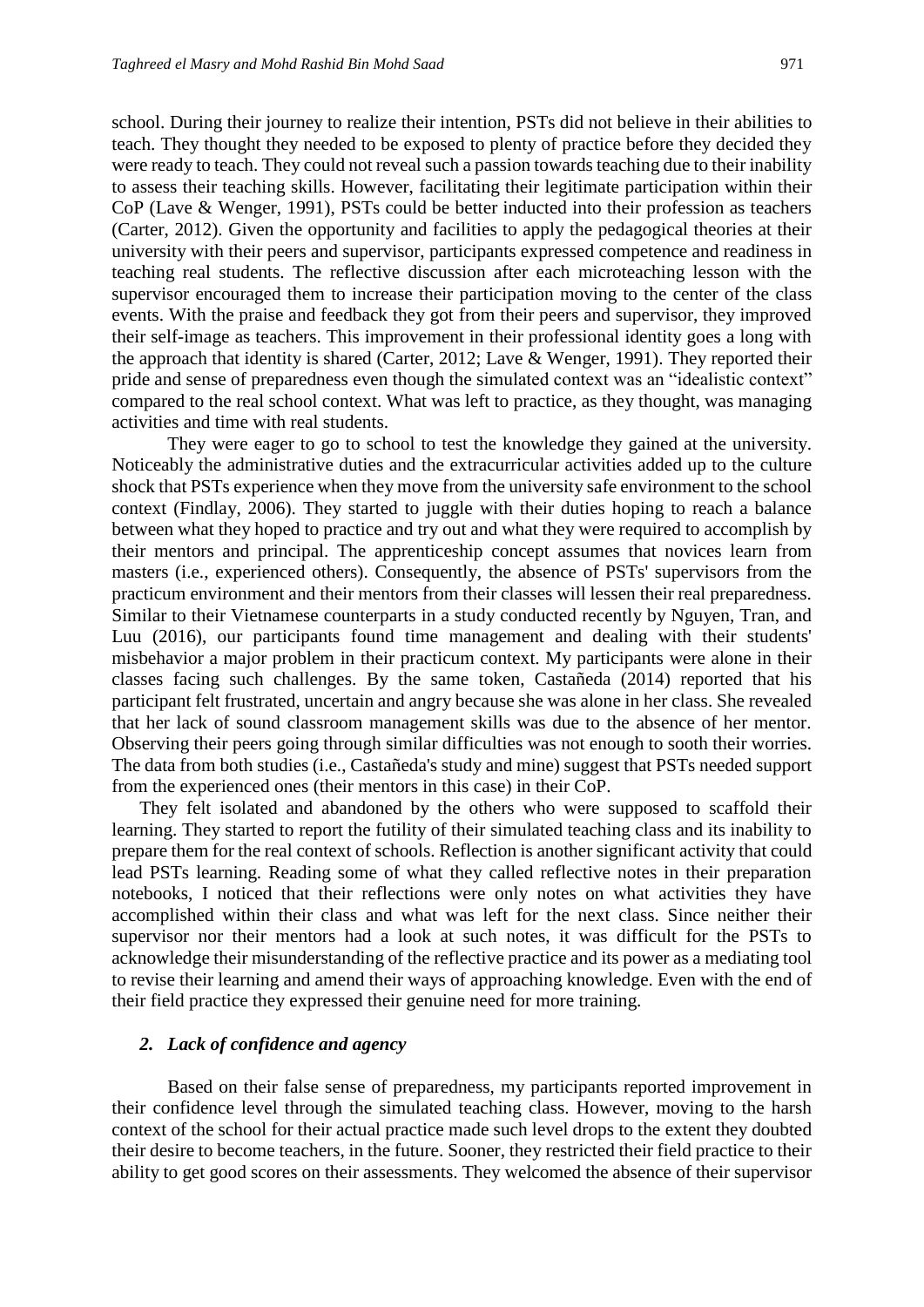and mentors as a means for them to avoid getting negative comments on their teaching. They could not trust their ability to manage their classes or deliver correct content. It was their way to escape being assessed by the others. They expressed the same concerns they had regarding their teaching skills and their ability to manage their classes. Eventually, they ended up their practice with a humble level of confidence.

At the agency level, the PSTs thought they were able to make real changes within the school context. However, lacking the logistics such as technology and having the obligation to follow the prescribed curriculum shocked them. They also found themselves paralyzed due to the pre-established protocols within the school cultures. They are followers not changers and their main role is to alleviate the schoolteachers' administrative and teaching burdens. Smagorinsky, Cook, Moore, Jackson, and Fry (2004) have reported similar results of their PST who could not achieve her goals to grow as a teacher. The two participants of Smagorinsky et al. (2004) and Larson and Phillips (2005) developed a sense of resistance and agency due to the tensions they encountered on their practicum site. On the contrary, for my 5 participants, similar to Cooper and He's (2012) participants, such resistance and agency were not observable or reported. The result adds up to the assumption of the role of the broader sociocultural attitude that the apprentices follow their master. When PSTs are prepared within a social context that entrench hierarchical power relationships, they will avoid challenging their seniors or even approach them seeking their help and support. Yuan (2016) criticized how his Chinese PSTparticipants' agency was confined because they grew up in a society that required them to respect authority and encouraged them to avoid conflict with their seniors.

# *3. Understanding value of social relationships*

Similar to Beltman et al.'s (2015) participants, this study participants were mainly concerned with content knowledge, student centered lesson deliverability and classroom management. They underestimated the value of communication and mingling with the broader social context within the school. As Beltman et al. (2015) suggested, teacher education programs focus more on the responsibilities of the individual teacher within a classroom isolated from the others. My PSTs lacked initiation and positive interaction with their social context. At the end of the practicum, the PSTs admitted their sincere need to communicate with other teachers to improve their skills. They reported the same challenges they started their training with to be the same at the end. That means they could not make any genuine shift in their professional identities.

The essence of learning within a community of practice is that it "happens in collaboration with others and through activities situated in the learning community" (Izadinia, 2013, p. 700). The members build up a social capital of reciprocal relationships where every member benefits from the group (Munarriz-Diaz & Castañeda, 2013).To engage actively within their CoP, they need to communicate and jointly analyze their activities with other members of CoP (i.e., peer, supervisor, cooperating teachers, and school students, and administrative). While such collaboration was observed during the simulated teaching class, it was almost missing except of few times when they could exchange ideas on problems they faced on practicum site. The PST-mentor relationship was a kind of instruction giverinstruction applier one. In spite of lacking genuine time and opportunity to communicate with each other, most their discussion and communication was with their peer and later with school students. However, power relationships negatively persisted to prevent them from getting into real communication with their supervisors and cooperating teachers. Sooner they were more interested in their assessment results. They believed that avoiding confrontation with their supervisors or cooperating teachers would guarantee them good scores at the end of the course.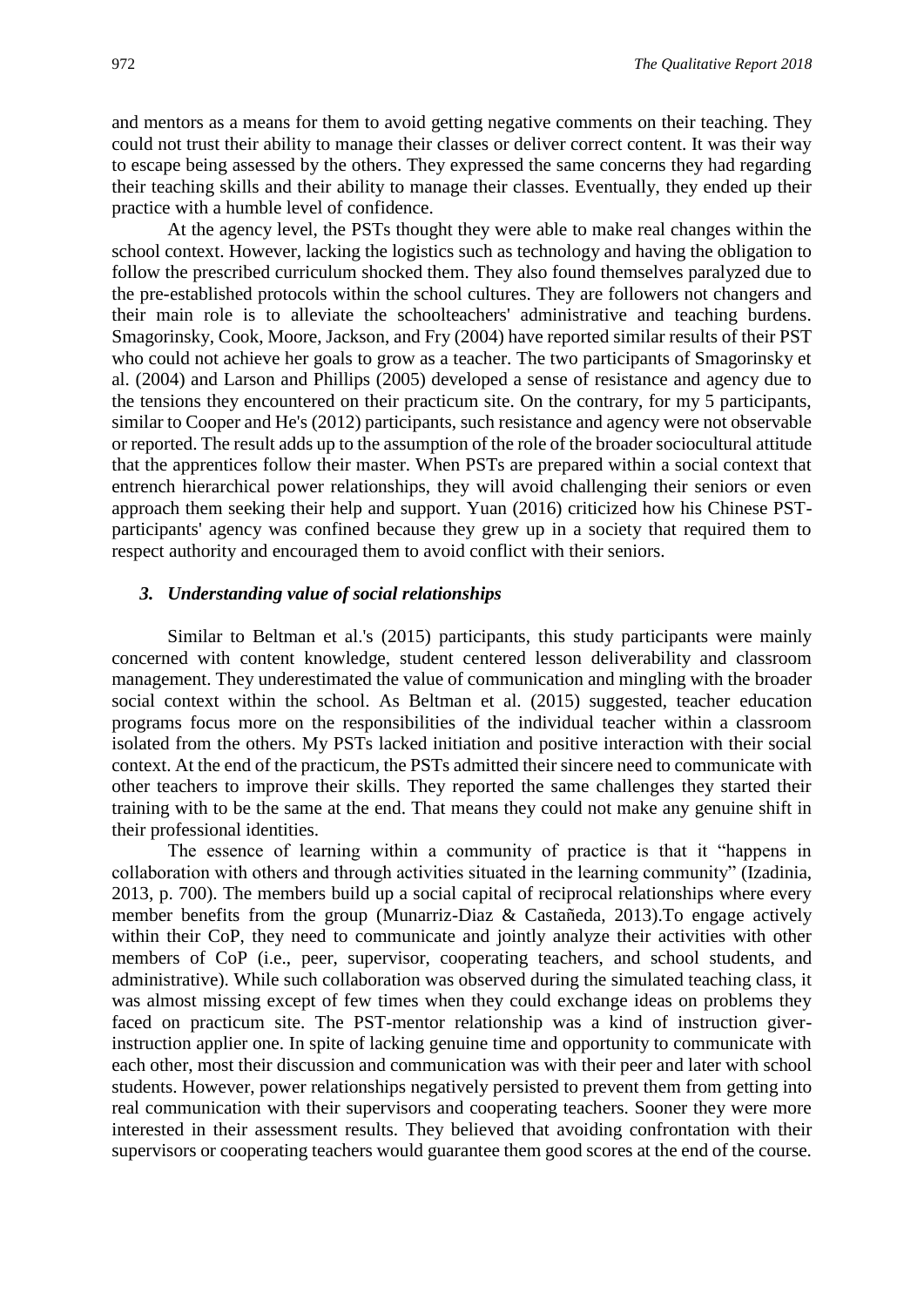#### **Implications and Recommendations**

A community does not grow by a command, so the assumption that designing a learning community will guarantee it to rise is misleading. The goal should be "to develop the community in ways that can foster the emergence of a community of practice" (Coto Chotto & Dirckinck-Holmfeld, 2008, p. 56). A number of advantages of belonging to a CoP were reported in this study. For example, peer support, collaboration and reflection stood as significant tools that gradually took them from the peripheral position of the CoP to a more central one. Those tools helped PSTs gain confidence and sense of agency during the first stage of their training. However, PSTs' beliefs and positive attitudes towards teaching started to fall apart when they moved to their real practice context.

PSTs doubted their English proficiency and that decreased their self-confidence and sense of professionalism. Their teacher education program designers could further intensify training to enhance their language competence to enable them build their self-confidence (Wang & Lin, 2014). The complexities they encountered could also be a result of neglecting their need to be scaffolded by their seniors and peers. With the assistance of the experienced others, they can accomplish more than what they could alone (Hoffman-Kipp, 2008). Learning occur formally and informally within a CoP (Lave & Wenger, 1991). Hence, more time needs to be given for them to mingle more at the school context. Overburdening them with administrative and teaching tasks will not result in real learning. According to the studies that Izadinia (2013) reviewed, it was not only joining a learning community that resulted in positive shifts in PSTs' beliefs and professional identity, but rather "creating an atmosphere of collaboration and reflection" (p. 701).

In addition, PSTs in this study approached the training culture with a number of anxieties, stereotypes and some negative feelings regarding their teaching abilities. Within their CoP, it is important that PSTs make their implicit beliefs explicit to question them and reflect on them. This enables them develop language of talk about practice and contradictory beliefs. They will be empowered to control their professional growth and own their progress (Zheng, 2009). Guiding PSTs to write or tell their stories and reflect on them using theory is vital for their learning (Hoffman-Kipp, 2008). Teacher educators should encourage PSTs to analyze and reflect on the cultural and sociological context and their activities within it to activate their situated learning. For example, when they articulate the oppressive relationships they encounter and collectively navigate solutions for problems, they start to see and experience shifts in their participation. They will challenge their own passive responses and gain more agency against "the way things are" (Hoffman-Kipp, 2008, p. 158) and the stereotypes that were passed to them by previous PSTs.

Hoffman-Kipp (2008, p. 157) advocates that PSTs "benefit most from concrete activities in which they (1) create texts about their beliefs and practices; (2) share those texts with others; (3) investigate theory as a tool of understanding those texts; and (4) do all of this with the support of a facilitator..." (For further details on those socially and culturally engaging activities, see Hoffman-Kipp, 2008). Those activities entail social interaction, collaboration and reflection and socially and culturally engage PSTs in their learning. Creating a selfdependent and agentic learner or teacher does not exclude the role of context and people from this process. Universities and schools cannot send PSTs to walk the way a lone. They need to collaborate to provide those PSTs with the resources, strategies and time to belong to their CoP and grow through it as teachers (Carter, 2012).

The EFL context where we conducted the current study could have similarities with many other EFL contexts. However, some limitations need to be considered when interpreting the results. Firstly, our research methodology is that of the case study whose results may not be generalized to another population. A small number of PSTs who volunteered to participate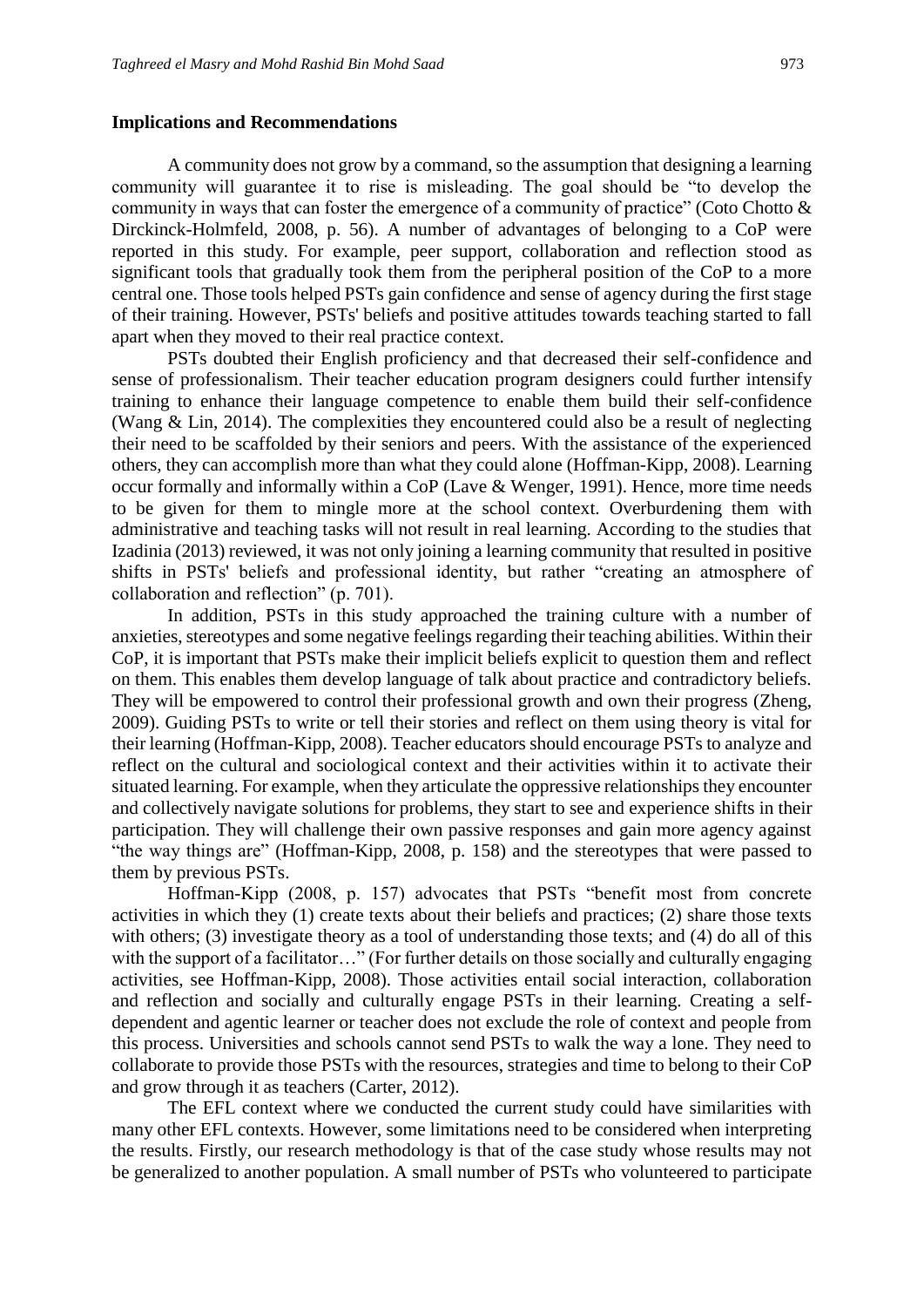in this study were recruited. We aimed to understand in depth what challenges and opportunities this particular group of Malaysian PSTs encountered while learning how to teach. Our focus was on the beginning of their professional training part (simulated teaching class and practicum). That narrow focus may have resulted in gaining narrow data. Hence, we would recommend conducting a longitudinal study starting from the beginning to the end of their university study. Even the first years of profession could be involved in such a study to gain more comprehensive understanding of PSTs journey of LT.

Another limitation that lies within this study is the researchers' identity as an outsider and supervisor, respectively. As one of the authors is a foreigner undertaking a case in the Malaysian context, that may establish more reliability in our study, given the objectivity. On the other hand, a distant and formal relationship might have developed as I was an unfamiliar face. Consequently, I adopted the concept of "prolonged engagement" by participating in their simulated teaching class and their informal meetings outside the class. I started my interviews after mid of their semester, almost 6 weeks. At that time, the PSTs were pleased to disclose their ideas. Finally, the distribution of gender was not applicable to this study since all the TESL PSTs at the time of collecting my data were female. Male PSTs may have different or similar perceptions about their LT journey. Hence, we would recommend male students be involved in similar studies within the Malaysian context.

#### **Conclusion**

This study aimed to trace the developmental line of 5 PSTs during their simulated teaching class with a focus on the opportunities and tensions they encountered. The PSTs approached their practice stages with a number of expectations to be equipped as successful EFL prospective teachers. In addition, through the cultivation of their CoP, they had a number of tensions (e.g., false sense of preparedness, lack of confidence and agency and value of social relationships) had to juggle with especially at the school context. In spite of the opportunities they got to put their theory to practice and enhance their teaching abilities, the participants left their practice stage with unresolved tensions regarding their professional growth. Results suggest that PSTs feedback can support renewal of practices at universities and schools.

#### **References**

- Beltman, S., Glass, C., Dinham, J., Chalk, B., & Nguyen, B. (2015). Drawing identity: Beginning pre-service teachers' professional identities. *Issues in Educational Research, 25*(3), 225-245.
- Carter, B. (2012). Facilitating preservice teacher induction through learning in partnership. *Australian Journal of Teacher Education, 37*(2), 7.
- Castañeda, J. A. F. (2014). Learning to teach and professional identity: Images of personal and professional recognition. *Profile Issues in Teachers' Professional Development, 16*, 49- 65.
- Chong, S., Ling, L. E., & Chuan, G. K. (2011). Developing student teachers' professional identities: An exploratory study. *International Education Studies, 4*(1), 30-38.
- Cooper, J. E., & He, Y. (2012). Journey of "becoming": Secondary teacher candidates' concerns and struggles. *Issues in Teacher Education, 21*(1), 89-108.
- Coto Chotto, M., & Dirckinck-Holmfeld, L. (2008). *Facilitating communities of practice in teacher professional development*. Paper presented at the Sixth International Conference on Networked Learning 2008, Halkidiki, Greece.
- Creswell, J. W. (2009). *Reseach design: Qualitative, quantitative and mixed methods approaches* (3rd ed.). Thousand Oaks, CA: Sage.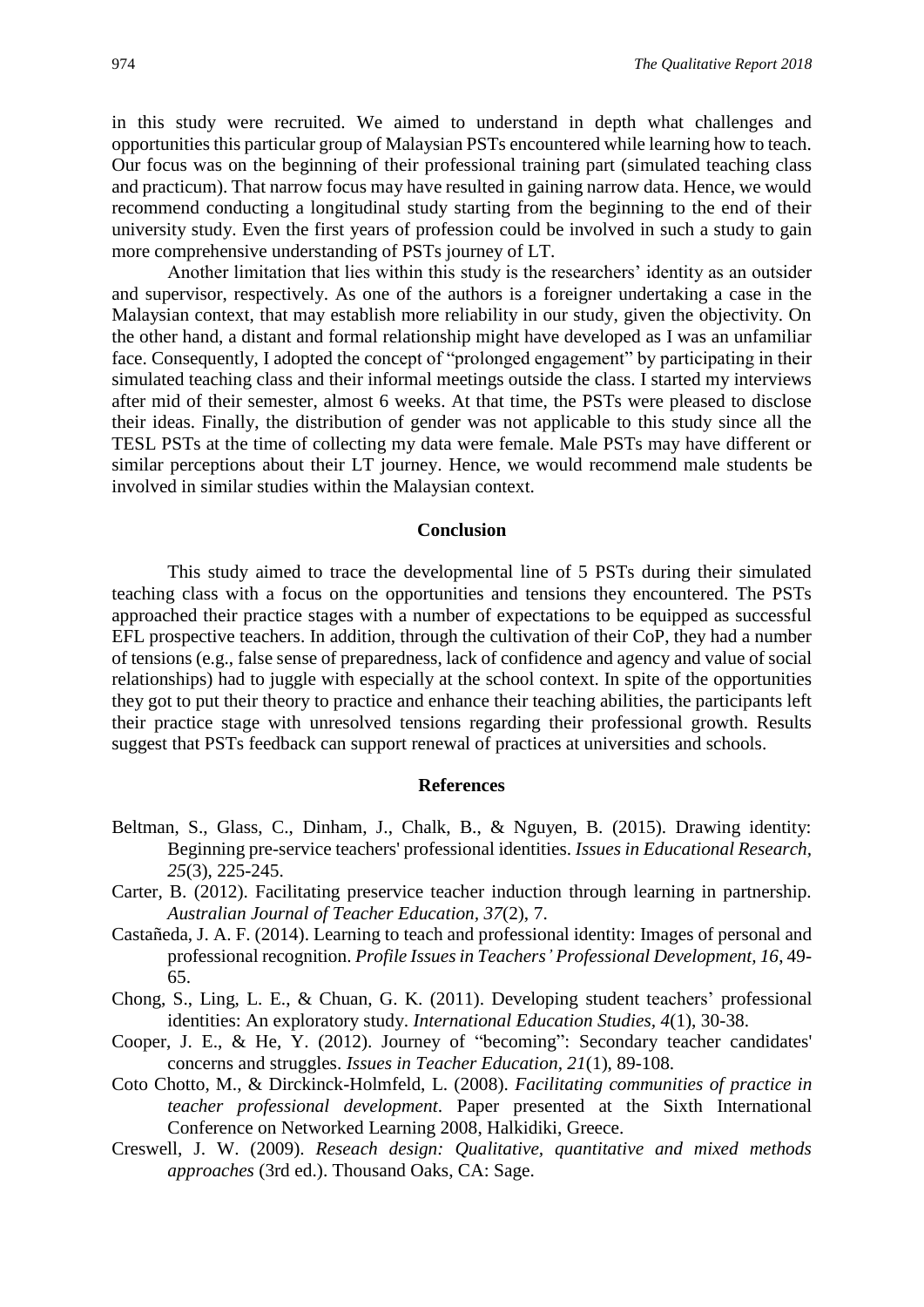- Dowling, S. (2009). *Using online communities of practice for EFL teacher development.* Retrieved from [https://web4learning.files.wordpress.com/2009/11/ocop\\_essay.pdf](https://web4learning.files.wordpress.com/2009/11/ocop_essay.pdf)
- Fengqin, Z. (2012). Student teachers' knowledge structure and their professional development based on the study of EFL student teachers. *Journal of Cambridge Studies, 7*(2), 68-82.
- Findlay, K. (2006). Context and learning factors in the development of teacher identity: A case study of newly qualified teachers during their induction year. *Journal of In-Service Education, 32*(4), 511-532.
- Floding, M., & Swier, G. (2012). Legitimate peripheral participation: Entering a community of practice. *Reflective Practice: Formation and Supervision in Ministry, 31*, 193-203.
- Friesen, M. D., & Besley, S. C. (2013). Teacher identity development in the first year of teacher education: A developmental and social psychological perspective. *Teaching and Teacher Education, 36*, 23-32.
- Gerardo, A., & Contreras, E. (2000). Self‐storying, self‐understanding: Toward a narrative approach to EFL teacher education. *TESOL Journal, 9*(3), 24-27.
- Goh, P. S., & Matthews, B. (2011). Listening to the concerns of student teachers in Malaysia during teaching practice. *Australian Journal of Teacher Education, 36*(3), 91-103.
- Hoffman-Kipp, P. (2008). Actualizing democracy: The praxis of teacher identity construction. *Teacher Education Quarterly, 35*(3), 151-164.
- Izadinia, M. (2013). Areview of research on student teachers' professional identity. *British Educational Research Journal, 39*(4), 694-713.
- Jamil, F. M., Downer, J. T., & Pianta, R. C. (2012). Association of pre-service teachers' performance, personality, and beliefs with teacher self-efficacy at program completion. *Teacher Education Quarterly, 39*(4), 119-138.
- Jamil, H., Abd. Razak, N., Raju, R., & Mohamed, A. R. (2011). Teacher professional development in Malaysia: Issues and challenges. *CICE Series, 4*(2), 85-102.
- Jiang, Y. (2013). *Reflection, change, and reconstruction in the context of educational reform and innovation in China: Towards an integrated framework centred on reflective teaching practice for EFL teachers' professional development*. Newcastle, UK: Cambridge Scholars.
- Kayi-Aydar, H. (2015). Teacher agency, positioning, and English language learners: Voices of pre-service classroom teachers. *Teaching and Teacher Education, 45*, 94-103.
- Khalid, F. (2014). The impact of teaching practice experience in shaping pre-service teachers' professional identities. *Mediterranean Journal of Social Sciences, 5*(20), 1921-1927.
- Larson, M. L., & Phillips, D. K. (2005). Becoming a teacher of literacy: The struggle between authoritative discources. *Teaching Education, 16*(4), 311-323.
- Lave, J., & Wenger, E. (1991). *Situated learning: Legitimate peripheral participation*. Cambridge, UK: Cambridge University Press.
- Lincoln, Y. S., & Guba, E. G. (2013). *The constructivist credo*. Walnut Creek, CA: Left Coast Press.
- Ministry of Education of Malaysia. (2012). *Malaysia Education Blueprint 2013 – 2025 Executive summary*. Kuala Lumpur, Malaysia.
- Merriam, S. B. (2009). *Qualitative research: A guide to design and implementation* (2nd ed.). San Francisco, CA: Jossey-Bass.
- Munarriz-Diaz, R., & Castañeda, M. (2013). Cultivating a community of practice among student teachers and cooperating teachers. In M. S. Plakhotnik & S. M. Nielsen (Eds.), *The 12th annual South Florida education research conference* (pp. 142-148). Miami, FL: Florida International University.
- Nguyen, N. T., Tran, H. A., & Luu, L. N. (2016). Classroom management: Difficulties facing fast-track teacher-trainees in the tutoring program. *The English Teacher, 2*, 12.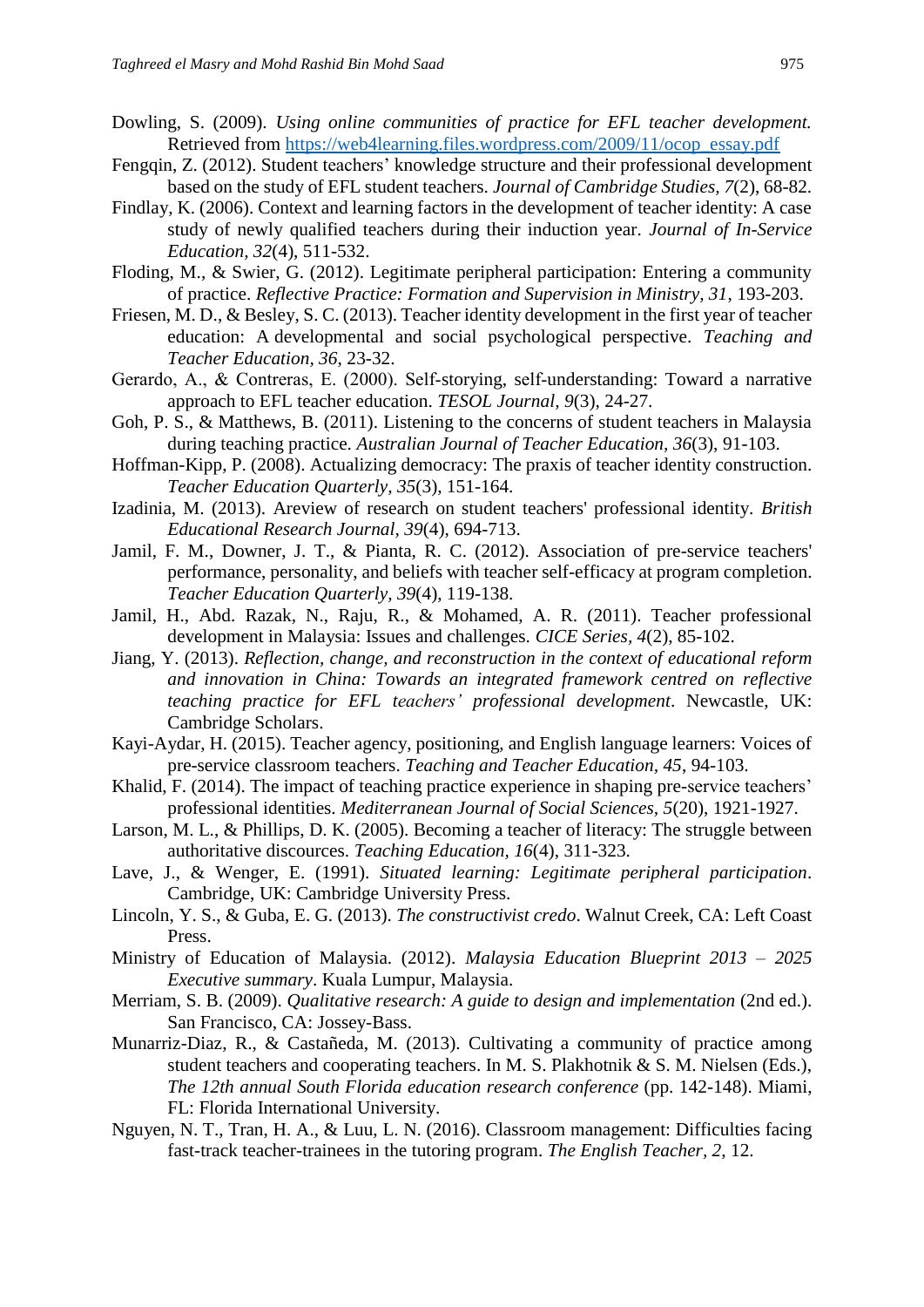- Olsen, B. (2008). How reasons for entry into the profession illuminate teacher identity development. *Teacher Education Quarterly, 35*(3), 23-40.
- Patton, M. Q. (2002). *Qualitative research and evaluation methods* (3rd ed.). Thousand Oaks, CA: Sage.
- Saldana, J. (2009). *The coding manual for qualitative researchers*. London, UK: Sage.
- Smagorinsky, P., Cook, L. S., Moore, C., Jackson, A. Y., & Fry, P. G. (2004). Tensions in learning to teach: Accommodation and the development of a teaching identity. *Journal of Teacher Education, 55*(1), 8-24.
- Smith, T. (2006). *Becoming a teacher of mathematics: Wenger's social theory of learning perspective*. Paper presented at the Annual Conference of the Mathematics Education Research Group of Australasia (MERGA), Canberra. ACT Australia. Retrieved from [https://merga.net.au/Public/Publications/Annual\\_Conference\\_Proceedings/2006\\_ME](https://merga.net.au/Public/Publications/Annual_Conference_Proceedings/2006_MERGA_CP.aspx) [RGA\\_CP.aspx](https://merga.net.au/Public/Publications/Annual_Conference_Proceedings/2006_MERGA_CP.aspx)
- Sternberg, R. J. (1999). What do we know about tacit knowledge? Making the tacit become explicit. In R. J. Sternberg & J. A. Horvath (Eds.), *Tacit knowledge in professional practice: Researcher and practitioner perspectives* (pp. 231-234). Hillsdale, NJ: Erlbaum
- Sutherland, L., Howard, S., & Markauskaite, L. (2010). Professional identity creation: Examining the development of beginning preservice teachers' understanding of their work as teachers. *Teaching and Teacher Education, 26*(3), 455-465.
- Tsui, A. B. M. (2011). Teacher education and teacher development. In E. Hinkel (Ed.), *Handbook of research in second language teaching and learning (Vol. 2, pp. 21-39).* New York, NY: Routledge.
- Wang, L.-Y., & Lin, T.-B. (2014). Exploring the identity of pre-service NNESTs in Taiwan: A social relationally approach. *English Teaching: Practice and Critique, 13*(3), 5-29.
- Wenger, E. (1998). *Communities of practice: Learning, meaning and identity*. New York, NY: Cambridge University Press.
- Wenger, E., McDermott, R. A., & Snyder, W. (2002). *Cultivating communities of practice: A guide to managing knowledge*. Brighton, MA: Harvard Business Press.
- Yin, R. K. (2008). *Case study research: Design and methods* (4th ed.). Thousand Oaks, CA: Sage.
- Yuan, E. R. (2016). The dark side of mentoring on pre-service language teachers' identity formation. *Teaching and Teacher Education, 55*, 188-197.
- Zheng, H. (2009). A review of research on EFL pre-service teachers' beliefs and practices. *Journal of Cambridge Studies, 4*(1), 73-81.

# **Author Note**

Taghreed El Masry is a PHD student in TESL at the Faculty of Education, University of Malaya. Correspondence regarding this article can be addressed directly to: [nijim2@hotmail.com.](mailto:nijim2@hotmail.com)

Dr. Mohd Rashid Bin Mohd Saad is a Lecturer at the Department of Language and Literacy Education, Faculty of Education, University of Malaya.

Copyright 2018: Taghreed El Masry, Mohd Rashid Bin Mohd Saad, and Nova Southeastern University.